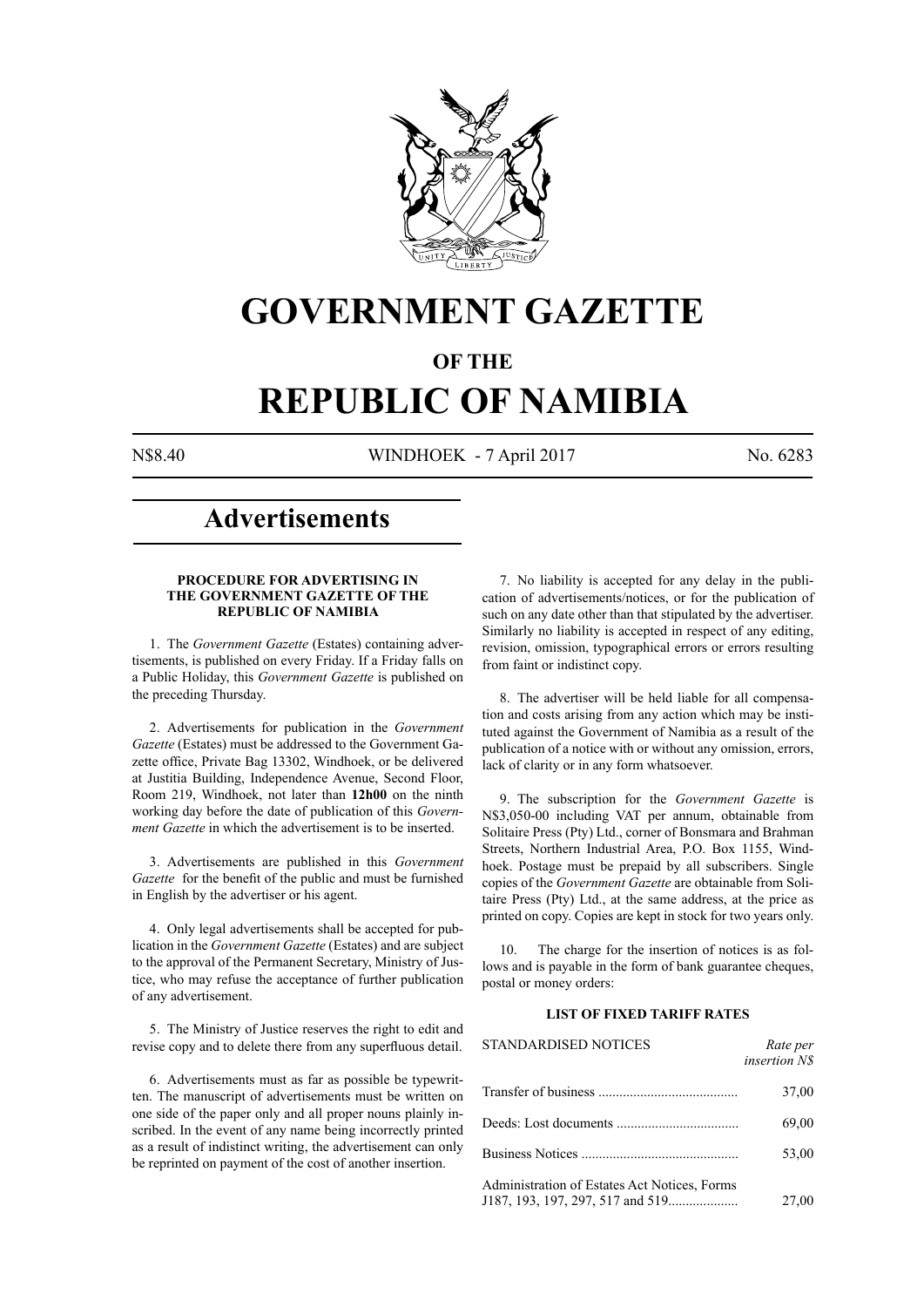| Insolvency Act and Companies Act Notices:                                                                                                                                                               | 48,00  |
|---------------------------------------------------------------------------------------------------------------------------------------------------------------------------------------------------------|--------|
| N.B. Forms 2 and 6 additional statements according<br>to word count table, added to the basic tariff.                                                                                                   |        |
|                                                                                                                                                                                                         | 333,00 |
| Naturalisation notices (including a reprint for the                                                                                                                                                     | 27,00  |
| Unclaimed moneys - only in the Government<br>Gazette, closing date 15 January (per entry of                                                                                                             |        |
|                                                                                                                                                                                                         | 13,00  |
|                                                                                                                                                                                                         | 53,00  |
|                                                                                                                                                                                                         | 27,00  |
| NON-STANDARDISED NOTICES                                                                                                                                                                                |        |
| Company notices:                                                                                                                                                                                        |        |
| Short notices: Meetings, resolutions, offers of<br>compromise, conversions of companies, voluntary<br>windings-up, etc.: closing of members' registers<br>for transfer and/or declarations of dividends |        |
|                                                                                                                                                                                                         | 120,00 |
| Declaration of dividends with profit statements,                                                                                                                                                        | 267,00 |
| Long notices: Transfers, changes in respect of<br>shares or capital, redemptions, resolutions,                                                                                                          |        |
|                                                                                                                                                                                                         | 373,00 |
|                                                                                                                                                                                                         | 120,50 |

#### **FORM J 187**

### **LIQUIDATION AND DISTRIBUTION ACCOUNTS IN DECEASED ESTATES LYING FOR INSPECTION**

In terms of section 35(5) of Act 66 of 1965, notice is hereby given that copies of the liquidation and distribution accounts (first and final, unless otherwise stated) in the estates specified below will be open for the inspection of all persons interested therein for a period of 21 days (or shorter or longer if specially stated) from the date specified or from the date of publication hereof, whichever may be the later, and at the offices of the Master and Magistrate as stated.

Should no objection thereto be lodged with the Master concerned during the specified period, the executor will proceed to make payments in accordance with the accounts.

1240/2016 HARTMAN Vivian Walter Edwin, 4408075024084, Erf 1722, Erongo Street, Henties Bay. Christina Dorethia Hartman, 5005260029081. Windhoek. Windhoek. Erasmus & Associates, P.O. Box 86477, Eros, Windhoek.

1428/2015 WALKDEN-DAVIS Allan, 44030200- 220, 2 Heidrich Street, Klein Windhoek, Windhoek, Namibia. Amended. Windhoek. Windhoek. Stier Vente Associates, P.O. Box 90001, Klein Windhoek, Windhoek, Namibia.

92/2016 JASON Isai, Erf 293, Okuryangava, Onyati, Windhoek. Anastasia Jason, 67042500709. Windhoek. Windhoek. Christian Gwana Nambahu, Erf 12, Hydra & Moses Garoeb Street, Windhoek-West.

Liquidators' and other appointees' notices …..… 80,00 Gambling house licences/Liquor licences ........... 120,00 SALES IN EXECUTION AND OTHER PUBLIC SALES: Sales in execution ………………………......…. 207,00 Public auctions, sales and tenders: Up to 75 words …………………….…….......… 69,00 76 to 250 words ……………………….….......... 171,00 251 to 350 words …………………….……........ 253,00 ORDERS OF THE COURT Provisional and final liquidations or

| Trovisional and mial inquidations of                   |        |
|--------------------------------------------------------|--------|
|                                                        | 157,00 |
| Reduction of change in capital mergers, offers         |        |
|                                                        | 373.00 |
| Judicial managements, <i>curator bonis</i> and similar |        |
|                                                        | 373.00 |
|                                                        | 48,00  |
| Supersession and discharge of petitions (J.158)        | 40,00  |
|                                                        |        |

11. The charge for the insertion of advertisements other than the notices mentioned in paragraph 10 is at the rate of N\$13,00 per cm double column. (Fractions of a cm must be calculated as a cm).

12. No advertisements shall be inserted unless the charge is prepaid. Cheques, drafts, postal or money orders must be made payable to the Ministry of Justice, Private Bag 13302, Windhoek.

1331/2016 ENGELBRECHT Naomi, 73062400099, No. 1259 Dorado Park, Extention 1, Windhoek. Windhoek. Advance Wealth Management (Pty) Ltd, P.O. Box 86568, Eros, Windhoek.

1281/2011 BOSHOFF Marthinus Christoffel, 4205- 090100271, Karasburg, Namibia. Karasburg. Windhoek. Charmaine Schultz & Co., P.O. Box 23823, Windhoek.

562/2016 VAN WYK Anna Marie, 63111102416, Erf 796, Block D, Rehoboth. Windhoek. Saunderson & Co., P.O. Box 24305, Windhoek.

541/2012 PAULUS Petrus, 741112300308, Walvis Bay. Adriaana Sofia Paulus (born Smith), 20 June 1971. Supplementary. Windhoek. Walvis Bay. P.D. Theron & Associates, P.O. Box 25077, Windhoek, Namibia.

1605/2014 ZIMMER Walter Peter, 53042100170, 7 Auob Street, Meersig, Walvis Bay. Amended. Walvis Bay. Windhoek. Malherbe Associates Inc, P.O. Box 985, Walvis Bay.

977/2016 VISAGIE Carel Marthinus, 3812240- 0299, 31 Hage Geingob Street, Walvis Bay. Walvis Bay. Windhoek. Malherbe Associates Inc, P.O. Box 985, Walvis Bay.

590/2016 BOTHA Christie, 55022000687, Khomas. Anna Marie Charmaine Botha, 68082600101. Walvis Bay. Windhoek. Bank Windhoek Limited, Trust Department, P.O. Box 15, Windhoek.

1527/2016 FRYER Mavis Pauline, 41120600162, No. 751 Antiman Street, Tsumeb. Tsumeb. Windhoek. Bank Windhoek Limited, Trust Department, P.O. Box 15, Windhoek.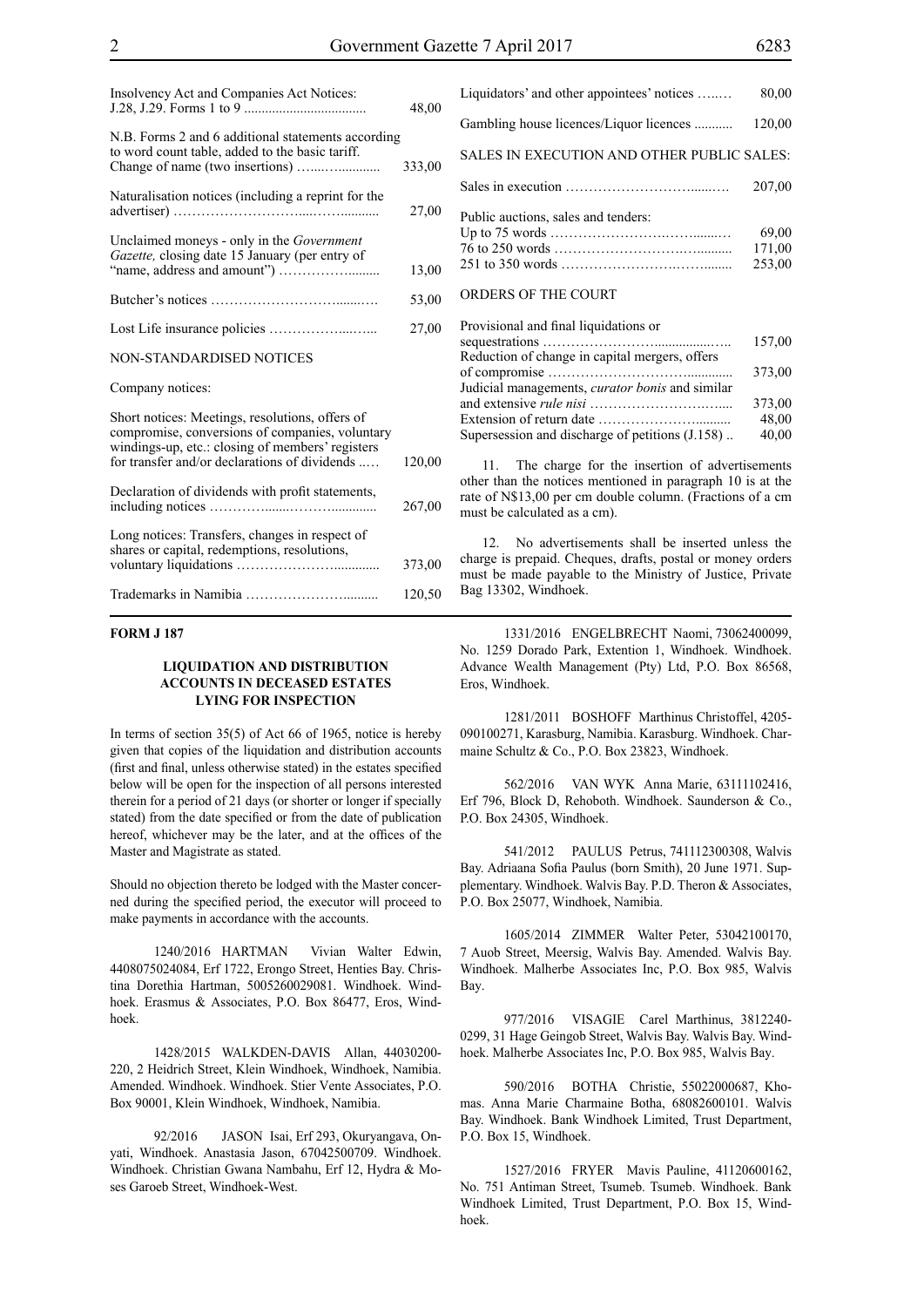78/2017 BRUWER Johannes Christoffel Petrus, 30051900033, Henties Bay. Estelle Bruwer, 37010101337. Swakopmund. Windhoek. Bank Windhoek Limited, Trust Department, P.O. Box 15, Windhoek.

1053/2016 NIEUWOUDT Machiel Nicolas, 34081- 200203, Windhoek. Windhoek. Windhoek. Bank Windhoek Limited, Trust Department, P.O. Box 15, Windhoek.

2214/2015 NASH Alex William, 64060710024, Narraville, Walvis Bay. Albertha Erika Nash, 66122501530. Windhoek. FNB Trust Services Namibia (Pty) Ltd, P.O. Box 448, Windhoek, Namibia.

87/2017 VAN WYK Elizabeth Wilhelmina Catrina, 30092700144, Otjiwarongo. Otjiwarongo. Windhoek. F.M. Oehl Trust cc, P.O. Box 90290, Windhoek, Namibia.

1460/2009 FERNANDES Antonio, 1 October 1924, Machico, Portugal, formerly of Walvis Bay, Namibia. Walvis Bay. Windhoek. Wouter Rossouw Legal Practitioners, Unit 13, Second Floor, CLA-Building, 84 Theo-Ben Gurirab Street, Walvis Bay.

684/2016 PIETERSE Wendy Jane, 72041900571, E4, 4th Avenue, Oranjemund, Karas Region. Oranjemund. Windhoek. Rissik, Cox & Probart, No. 34 5th Avenue, P.O. Box 90, Keetmanshoop.

 $\frac{1}{2}$ 

#### **FORM J 193**

### **NOTICE TO CREDITORS IN DECEASED ESTATES**

All persons having claims against the estates mentioned below are hereby called upon to lodge their claims with the executors concerned, within 30 days (or otherwise as indicated) calculated from the date of publication hereof. The information is given in the following order: Estate number, surname and Christian names, date of birth, identity number, last address, date of death; surviving spouse's names, surname, date of birth and identity number; name and address of executor or authorised agent, period allowed for lodgement of claims if other than 30 days.

175/2016 NAIKAKU Festus, Windhoek, 25 January 1939, 39012500095, Ohangwena Region, 15 October 2015. Dorothea Nambazi, 22 May 1954, 54052200101. Sisa Namandje & Co. Inc., No. .11 Robert Mugabe Street, Windhoek.

2043/2016 NDAMEKELE Matheus, Windhoek, 24 March 1949, 49032400118, Erf No. 747, Menesia Kanatoto Street, Kuisebmund, Walvis Bay, 22 September 2016. Lusia Ndaamekele, 56120400362. Afflux Investments cc, P.O. Box 1130, Windhoek.

1588/2016 BEUKES Johannes Hendrik, Windhoek, 30 April 1933, 3304300200074, Farm Auchas 522, Rehoboth District, Sophia Katrina Beukes, 36112700093. Afflux Investments cc, P.O. Box 1130, Windhoek.

1360/2016 BLOCKSTEIN Lazarus, Windhoek, 24 December 1924, 24122400015, Erf No. 114, Imaplagte, Mariental, 7 January 2015. Afflux Investments cc, P.O. Box 1130, Windhoek.

364/2016 HAUSIKU Hosea Namupala, 9 September 1962, 62090903414, Erf No 1444, Beijing Street, Otjomuise, Windhoek. Afflux Investments, P.O. Box 1130, Windhoek.

1952/2016 PAMPE Friedrich Carl, Windhoek, 25 April 1941, 41042500193, Farm Kleinbegin No. 941, Tsumeb, 9 October 2016. Etzold-Duvenhage, 33 Feld Street, P.O. Box 320, Windhoek.

1055/2016 HALUODI Naftalie, Windhoek, 13 July 1966, 66071300185, Windhoek, 19 May 2016. Claassen & Visser Estate Practitioners cc, P.O. Box 24621, Windhoek, Namibia.

319/2017 NANDU Godfrey Petepele, Windhoek, 1 June 1963, 63060100705, Katima Mulilo, Zambezi Region. Patricia Kachana Nandu, 26 April 1967, 67042600096. Christian Gwana Nambahu, Erf 12, Hydra & Moses Garoeb Street, Windhoek-West.

396/2017 MUZENGUA Petrus Michael, Windhoek, 30 June 1973, 73063000167, Karibib, Erongo Region. Ivonne Muzengua, 17 April 1977, 77041700313. Christian Gwana Nambahu, Erf 12, Hydra & Moses Garoeb Street, Windhoek-West.

418/2017 FLEISS Hans Ulrich Victor Hugo Ernst, 23 November 1919, 19112310018, Unit No. 2, Lions Village, Rhode Allée, Swakopmund, 8 March 2017. Chris Brand Attorneys, 4 Chateau Street, Windhoek.

383/2017 BOCK Helletjie Sophia, Windhoek, ,16 September 1959, 59091600918, 11 August 2017. FNB Trust Services Namibia (Pty) Ltd, P.O. Box 448, Windhoek, Namibia.

367/2017 SAUERWEIN Magdalena, Windhoek, 19 June 1968, 68061900580, 708 Libra Street, Dorado Park, 19 January 2017. Paul Nicholas Albert Sauerwein, 29 August 1965, 65082900226. FNB Trust Services Namibia (Pty) Ltd, P.O. Box 448, Windhoek, Namibia.

366/2017 SLAVERSE Christine, Windhoek, 24 September 1944, 44092400152, Windhoek, 28 February 2017. FNB Trust Services Namibia (Pty) Ltd, P.O. Box 448, Windhoek, Namibia.

1138/2011 SMIT Wilhelm Zwarts, Windhoek, 19 July 1957, 57071900353, No. 320 Visreier Street, Henties Bay, 16 May 2011. Kinghorn Associates, P.O. Box 1455, Swakopmund.

2135/2009 NDJOZE-UANIVI Albertina, Windhoek, 3 March 1946, 4603030000939, Erf No. 1694, Bonn Street, Otjomuise, Windhoek, 9 December 2009. Dr. Weder, Kauta & Hoveka Inc., 3rd Floor, WKH House, Jan Jonker Road, Ausspannplatz, P.O. Box 864, Windhoek, Namibia.

386/2017 OPPERMAN Johannes Andreas Nicolaas, Windhoek, 17 July 1929, 290717502084, 75 Kuiseb Street, Longbeach, 28 January 2017. Bank Windhoek Ltd, P.O. Box 15, Windhoek.

388/2017 TATARIK Jan, Windhoek, 26 August 1942, 42082600122, Windhoek, 23 February 2017. Christine Roseline Tatarik, 28 August 1948, 48082800577. Bank Windhoek Ltd, P.O. Box 15, Windhoek.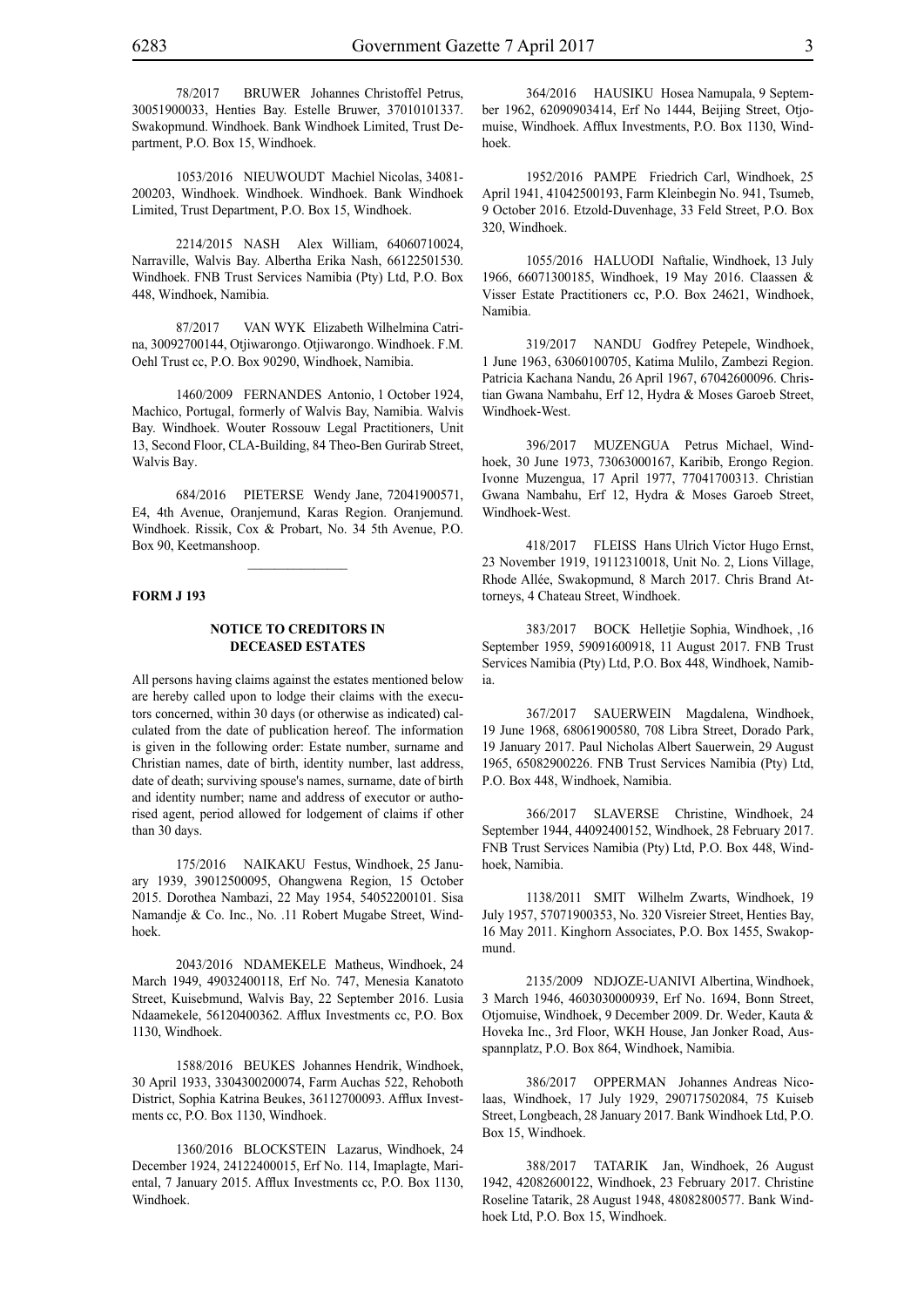387/2017 KAHMANN Hester Jacoba, Windhoek, 8 March 1948, 48030800096, Outjo, 2 June 2016. Bank Windhoek Ltd, P.O. Box 15, Windhoek.

417/2017 STURM Joachim Wilhelm, Windhoek, 26 April 1934, No. 46 Eros Manor, Heliodor Street, P.O. Box 22028, Windhoek, 20 February 2017. Engling, Stritter & Partners, P.O. Box 43, Windhoek.

287/2017 PFEIFER Manfred Robert, Windhoek, 22 November 1939, 39112200069, 31 Eros Manor Retirement Village, Eros, P.O. Box 2558, Windhoek, 25 January 2017. Engling, Stritter & Partners, P.O. Box 43, Windhoek.

1673/2016 VAN REENEN Anna Maria, Windhoek, 4 March 1950, 50030400511, Omeya Golf & Residential Estate, Windhoek, Namibia, 26 July 2016. Louis Wessels van Reenen, 27 February 1947, 47022700141. De Klerk, Horn and Coetzee Incorporated, No. 4A Eadie Street, P.O. Box 90181, Klein Windhoek, Windhoek, Republic of Namibia.

244/2017 KUMME Ingo Hermann Erich, Windhoek, 5 August 1926, 26080500094, Walvis Bay, 6 September 2016. F.M. Oehl Trust cc, P.O. Box 90290, Windhoek, Namibia.

234/2017 KAMHO Thekla Namutenja, Windhoek, 8 July 1948, 48070800321, Swakopmund, 10 January 2017. F.M. Oehl Trust cc, P.O. Box 90290, Windhoek, Namibia.

#### **FORM 1**

# **APPOINTMENT OF TRUSTEES AND LIQUIDATORS AND PROOF OF CLAIMS IN SEQUESTRATED ESTATES OR COMPANIES BEING WOUND UP**

Pursuant to subsection (3) of section fifty-six, section seventyseven and subsection (3) of section forty of the Insolvency Act, 1936, section 339, 366, 375 (5)(b) and 402 of the Companies Act, 1973, notice is hereby given that the persons mentioned below have been appointed trustee or liquidators, as the case may be, and that persons indebted to the estate or companies are required to pay their debts to them forthwith unless otherwise indicated.

Meetings of creditors of the said estate or companies will be held on the dates and the times and places mentioned below, for proof of claims against the estates or companies, for the purpose of receiving the trustees' or liquidators' reports as to the affairs and conditions of the estates or companies and for giving the trustees or liquidators directions concerning the sale of recovery or any matter relating to the administration thereof.

W27/16 **Insolvent estate: David Benjamin and Charmaine Nagel**. D.J. Bruni, Bruni & McLaren, P.O. Box 11267, Klein Windhoek. 26 April at 10h00 before the Master of the High Court, Windhoek. Second general meeting.

## **FORM 2**

# **MEETING OF CREDITORS IN SEQUESTRATED ESTATES OR COMPANIES BEING WOUND UP**

Pursuant to sections *forty-one* and *forty-two* of the Insolvency Act, 1936, notice is hereby given that a meeting of creditors will be held in the sequestrated estates or companies being

wound up mentioned below, on the dates, at the times and places and for the purpose thereof.

Meetings in a town in which there is a Magistrate's office, will be held before the Master, elsewhere they will be held before the Magistrate.

The particulars given in the following order: The number of estate/company; the name and description of the estate/company; the date, hour and place of meeting and the purpose of the meeting.

W29/16 **Namibia Elektro Farm Services cc** (In Liquidation). 26 April 2017, at 10h00 at the Office of the Master of the High Court, Windhoek. Special meeting, proof of further claims. Bruni & McLaren, P.O. Box 11267, Klein Windhoek

 $\frac{1}{2}$ 

#### **FORM 4**

# **LIQUIDATION ACCOUNTS AND PLANS OF DISTRIBUTION OR CONTRIBUTION IN SEQUESTRATED ESTATES OR COMPANIES BEING WOUND UP**

Pursuant to section 77 of the Co-operatives Act 1996 (as amended) notice is hereby given that the liquidation accounts and plans of distribution or contribution in the estates or companies/cooperatives mentioned below, will lie for inspection of creditors at the offices of the Registrar of Co-operatives, Luther Street, Windhoek and Investment Trust Company (Pty) Ltd .The particulars given are the following order: Name and description of estate/cooperative, description of account, place of account lying for inspection.

W22/13 **Insolvent late M.E. Espag (born Taljaard)**. Supplementary First and Final Liquidation and Distribution Account. Office of the Master of the High Court, Windhoek and Magistrate Tsumeb for a period of 14 days as from 7 April 2017. I.R. McLaren, Trustee, Investment Trust Company (Pty) Ltd, P.O. Box 11267, Klein Windhoek.

#### **FORM 5**

# **PAYMENT OF DIVIDENDS AND COLLECTION OF CONTRIBUTIONS IN SEQUESTRATED ESTATES OR COMPANIES BEING WOUND UP**

The liquidation accounts and plans of distribution or contribution in the sequestrated estates or companies being wound up mentioned below having been confirmed on dates mentioned therein, notice is hereby given, pursuant to sub-section (1) of section one hundred and thirteen of the Insolvency Act, 1936, and section 409(2) of the Companies Act, 1973, that dividends are in the course of payment or contributions are in the course of collection in the said estates or companies as set forth below, and that every creditor liable to contribution is required to pay the trustee the amount for which he/she is liable at the address mentioned below.

The particulars are given in the following order: Number of estate or company; name and description of estate or company; date when account confirmed; whether a dividend is being paid or contribution collected or both; name and address of Trustee or Liquidator.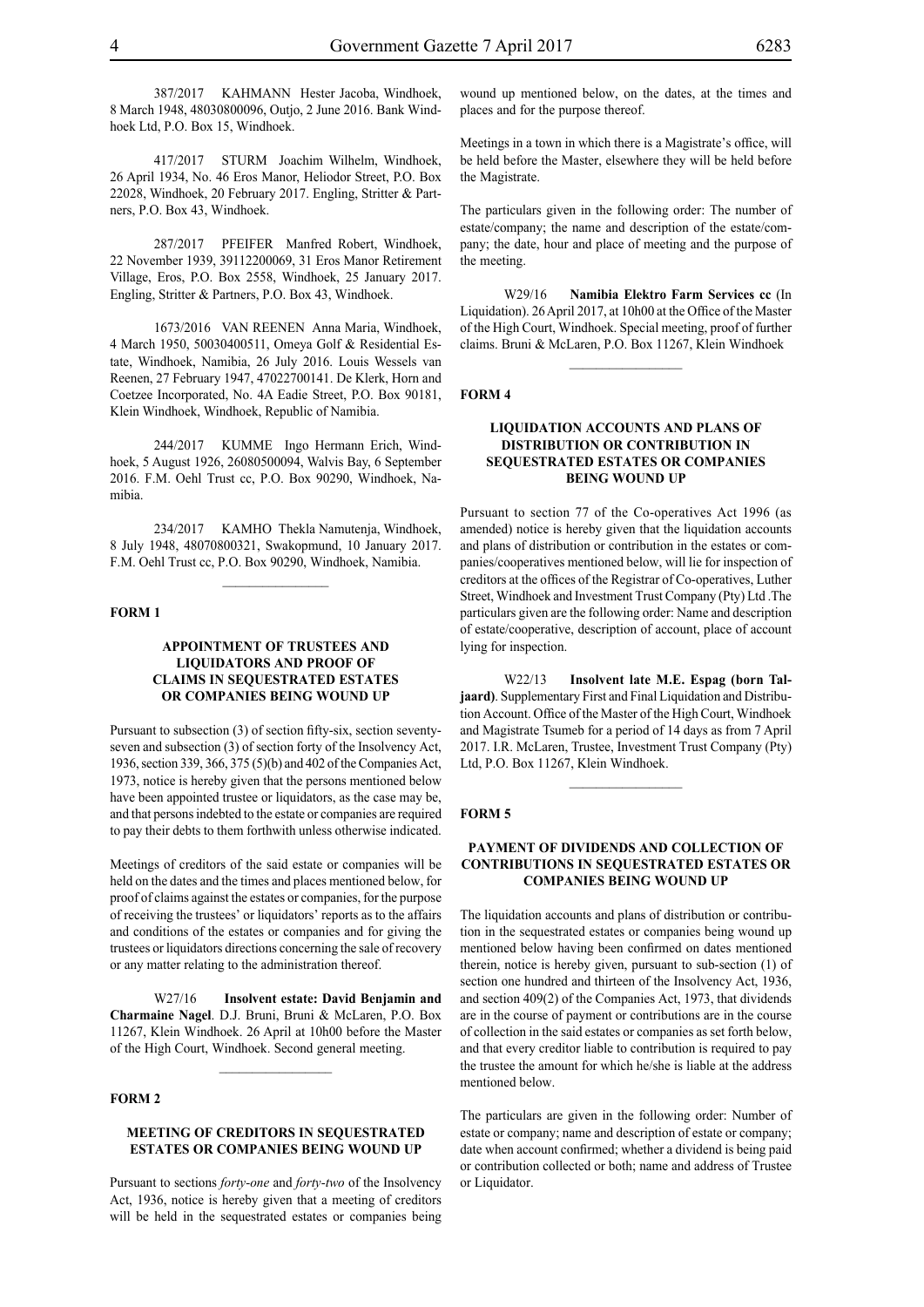W06/16 **Enviro Weed Control Namibia (Pty) Ltd**  (In Liquidation). 23 March 2017. Contribution paid by liquidating creditors. First and Final Liquidation and Distribution Account. D.J. Bruni, Liquidator, Bruni & McLaren, P.O. Box 11267, Klein Windhoek.

W10/15 **Insolvent estate: Late Riaan Potgieter**. 23 March 2017. Dividends paid to concurrent creditors. First Liquidation and Distribution Account. D.J. Bruni, Trustee, Bruni & McLaren, P.O. Box 11267, Klein Windhoek.

## **IN THE HIGH COURT OF NAMIBIA, MAIN DIVISION Case Number : I 1890/2009**

 $\frac{1}{2}$ 

In the matter between:

| FIRST NATIONAL BANK |           |
|---------------------|-----------|
| OF NAMIBIA LIMITED  | Plaintiff |

and

| <b>GERT HENDRIK BEUKES</b> | <b>First Defendant</b> |
|----------------------------|------------------------|
| VIRGINIA ROLINE BEUKES     | Second Defendant       |

#### **NOTICE OF SALE**

In Execution of a Judgment of the above Honourable Court in the above mentioned suit, a sale will be held on **FRIDAY, 21 APRIL 2017** at **10H00** at the premises as mentioned below, of the under mentioned immovable property of the Defendants:

| <b>CERTAIN:</b>              | Erf No. 2745 (a portion of Erf 1759)<br>Swakopmund (Extension No. 1)                      |
|------------------------------|-------------------------------------------------------------------------------------------|
| SITUATE:                     | In the Municipality of Swakopmund<br>Registration Division "G"                            |
| <b>MEASURING:</b>            | 1020 (one thousand and twenty) square<br>metres                                           |
| <b>FIRST</b><br>TRANSFERRED: | by Deed of Transfer No. T819/1979<br>with Diagram No. A $161/77$ relating<br>thereto, and |
| <b>HELD BY:</b>              | under Deed of Transfer T1695/1993                                                         |

The property shall be sold by the Deputy Sheriff of SWAKOP-MUND subject to the Conditions of Sale that may be inspected at the Offices of the Deputy Sheriff to the highest bidder on the auction and furthermore subject to the approval by the preferent claimant.

The sale is subject to the provisions of the High Court Act No 16 of 1990, as amended, and the property will be sold "voetstoots" according to the existing title deed.

10% of the purchase price to be paid in cash on the date of the sale, the balance to be paid against transfer, to be secured by a Bank or Building Society or other acceptable guarantee to be furnished to the Deputy Sheriff within 14 (fourteen) days after the date of sale.

The full Conditions of Sale will be read out by the Deputy Sheriff on the day of the sale, but may be inspected at any time prior to the sale at the offices of the Deputy Sheriff or at the office of the Plaintiff's attorneys.

DATED at Windhoek this 7 March 2017.

Du Pisani Legal Practitioners Legal Practitioners for the Plaintiff 67 John Meinert Street Windhoek P.O. Box 23990 Windhoek

# **IN THE MAGISTRATE'S COURT OF WINDHOEK**

 $\frac{1}{2}$ 

**HELD AT WINDHOEK CASE NUMBER: 4032/2014**

In the matter between:

**MUNICIPAL COUNCIL OF WINDHOEK** Execution Creditor

and

**First Defendant** 

#### **KLAAS KARIGUB** Execution Debtor

### **NOTICE OF SALE IN EXECUTION**

Pursuant to a Judgement of the above Honourable Court granted on **5August 2014**, the following immovable property will be sold "voetstoots" by the Messenger of the Court for the District of **Windhoek** on **Tuesday, 23 May 2017** at **09h30** at Erf 4316, Extension No. 12, No. 37 Moab Street, Soweto, Katutura, Windhoek.

| <b>CERTAIN:</b>   | Erf 4316, Extension No. 12, No. 37<br>Moab Street, Soweto, Katutura,<br>Windhoek |
|-------------------|----------------------------------------------------------------------------------|
| SITUATE:          | Municipality of Windhoek<br>Registration Division "K"<br>Khomas Region           |
|                   | IMPROVEMENTS: 2 x Bedrooms, 1 x Toilet, 1 x Kitchen                              |
| <b>MEASURING:</b> | 262 (two hundred and sixty two) square<br>metres                                 |
| <b>HELD BY:</b>   | Continuing Covering Mortgage Bond<br>No: B 6245/1994                             |
| HELD BY:          | By Deed of Transfer No. T7382/1994                                               |

The "Conditions of Sale in Execution" will lie for inspection at the office of the Messenger of Court in Windhoek, and at the Head Office of Plaintiff in Windhoek at Plaintiffs Legal Practitioners, Sauls Jacobs & Co at the undermentioned address.

DATED at WINDHOEK this 27th day of MARCH 2017.

SAULS JACOBS & CO Legal Practitioner for Plaintiff No. 36 Bismarck Street **WINDHOEK** 

# **IN THE HIGH COURT OF NAMIBIA MAIN DIVISION - WINDHOEK**

 $\frac{1}{2}$ 

**CASE NO: I 1309/11**

In the matter between: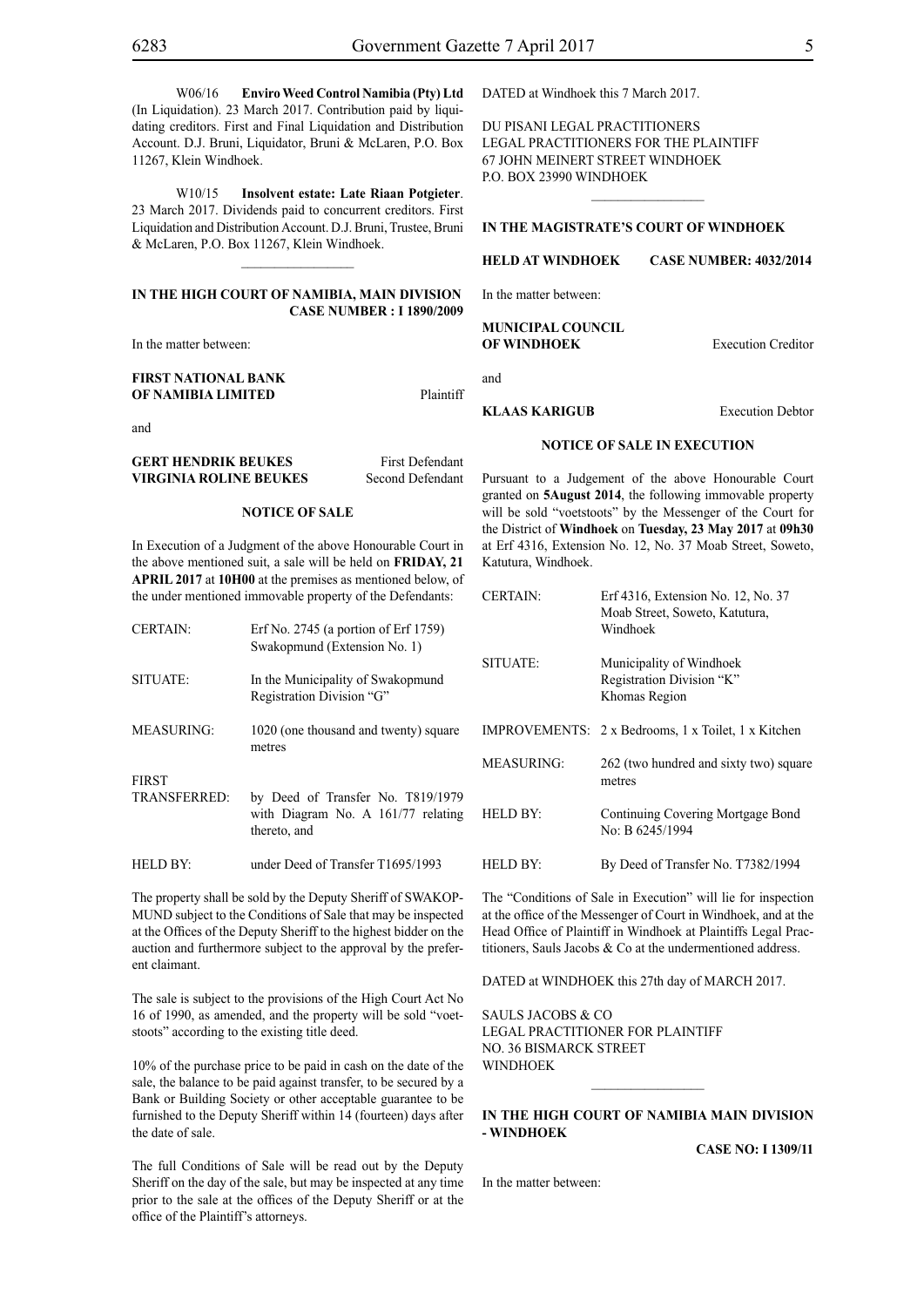| <b>BANK WINDHOEK LIMITED</b>                                                                                                                                                                                                                             |                                                              | Plaintiff                                                                                                                                                                                        | <b>MEASURING:</b>                                                                                                           | 450 square metres                                                                                                  |                                                                                                                                                                                                                                           |
|----------------------------------------------------------------------------------------------------------------------------------------------------------------------------------------------------------------------------------------------------------|--------------------------------------------------------------|--------------------------------------------------------------------------------------------------------------------------------------------------------------------------------------------------|-----------------------------------------------------------------------------------------------------------------------------|--------------------------------------------------------------------------------------------------------------------|-------------------------------------------------------------------------------------------------------------------------------------------------------------------------------------------------------------------------------------------|
| and                                                                                                                                                                                                                                                      |                                                              |                                                                                                                                                                                                  | <b>IMPROVEMENTS</b>                                                                                                         |                                                                                                                    | Three bedroom dwelling with lounge,                                                                                                                                                                                                       |
| <b>JUSTUS GUISEB</b><br><b>TONATENI KARIN GUISES</b>                                                                                                                                                                                                     |                                                              | <b>First Defendant</b><br>Second Defendant                                                                                                                                                       |                                                                                                                             | and 2 WC                                                                                                           | dining room, kitchen, bathroom, shower                                                                                                                                                                                                    |
| <b>NOTICE OF SALE IN EXECUTION</b>                                                                                                                                                                                                                       |                                                              | TERMS 10% of the purchase price and the auctioneers' com-<br>mission must be paid on the date of the sale. The further terms<br>and conditions of the sale will be read prior to the auction and |                                                                                                                             |                                                                                                                    |                                                                                                                                                                                                                                           |
| In execution of a Judgement of the above Honourable Court<br>in the above action, a sale without reserve will be held by the<br>Deputy Sheriff, Windhoek, at Erf 292, Okuryangava, No. 11<br>Onyati Street, Windhoek, on 19 APRIL 2017, at 09H30, of the |                                                              | lie for inspection at the office of the Deputy Sheriff, Windhoek<br>and at the offices of the execution creditor's attorneys.<br>DATED at WINDHOEK this 2nd day of MARCH 2017.                   |                                                                                                                             |                                                                                                                    |                                                                                                                                                                                                                                           |
| undermentioned property:                                                                                                                                                                                                                                 |                                                              |                                                                                                                                                                                                  |                                                                                                                             |                                                                                                                    |                                                                                                                                                                                                                                           |
| <b>CERTAIN:</b>                                                                                                                                                                                                                                          | Erf 292, Okuryangava                                         |                                                                                                                                                                                                  | DR WEDER KAUTA & HOVEKA INC<br>LEGAL PRACTITIONER FOR PLAINTIFF<br>WHK HOUSE                                                |                                                                                                                    |                                                                                                                                                                                                                                           |
| SITUATE:                                                                                                                                                                                                                                                 | In the Municipality of Windhoek<br>Registration Division "K" |                                                                                                                                                                                                  | <b>JAN JONKER ROAD</b><br><b>WINDHOEK</b>                                                                                   |                                                                                                                    |                                                                                                                                                                                                                                           |
| <b>MEASURING:</b>                                                                                                                                                                                                                                        | 264 square metres                                            |                                                                                                                                                                                                  |                                                                                                                             |                                                                                                                    |                                                                                                                                                                                                                                           |
| <b>IMPROVEMENTS</b><br>Three bedroom dwelling with lounge,                                                                                                                                                                                               |                                                              | IN THE MAGISTRATE'S COURT FOR THE DISTRICT<br><b>OF WINDHOEK</b>                                                                                                                                 |                                                                                                                             |                                                                                                                    |                                                                                                                                                                                                                                           |
|                                                                                                                                                                                                                                                          | showers and two garages                                      | dining room, kitchen, bathroom, two                                                                                                                                                              | <b>HELD AT WINDHOEK</b>                                                                                                     |                                                                                                                    | <b>CASE NO: 8299 OF 2015</b>                                                                                                                                                                                                              |
| TERMS 10% of the purchase price and the auctioneers' com-                                                                                                                                                                                                |                                                              | In the matter between:                                                                                                                                                                           |                                                                                                                             |                                                                                                                    |                                                                                                                                                                                                                                           |
| mission must be paid on the date of the sale. The further terms<br>and conditions of the sale will be read prior to the auction and<br>lie for inspection at the office of the Deputy Sheriff, Windhoek                                                  |                                                              | <b>BODY CORPORATE OF ANANI</b>                                                                                                                                                                   |                                                                                                                             | <b>Execution Creditor</b>                                                                                          |                                                                                                                                                                                                                                           |
|                                                                                                                                                                                                                                                          | and at the offices of the execution creditor's attorneys.    |                                                                                                                                                                                                  | and                                                                                                                         |                                                                                                                    |                                                                                                                                                                                                                                           |
|                                                                                                                                                                                                                                                          | DATED at WINDHOEK this 2ND day of MARCH 2017.                |                                                                                                                                                                                                  | <b>ANANI PROPERTIES FIVE CC</b>                                                                                             |                                                                                                                    | <b>Execution Debtor</b>                                                                                                                                                                                                                   |
| DR WEDER KAUTA & HOVEKA INC                                                                                                                                                                                                                              | LEGAL PRACTITIONER FOR PLAINTIFF                             |                                                                                                                                                                                                  |                                                                                                                             | <b>NOTICE OF SALE IN EXECUTION</b>                                                                                 |                                                                                                                                                                                                                                           |
| WHK HOUSE                                                                                                                                                                                                                                                |                                                              |                                                                                                                                                                                                  | IN EXECUTION of a Judgment granted by the above Hon-                                                                        |                                                                                                                    |                                                                                                                                                                                                                                           |
| <b>JAN JONKER ROAD</b><br><b>WINDHOEK</b>                                                                                                                                                                                                                |                                                              |                                                                                                                                                                                                  | ourable Court against the Execution Debtor on 25 February<br>2016, the following property will be sold by public auction on |                                                                                                                    |                                                                                                                                                                                                                                           |
|                                                                                                                                                                                                                                                          |                                                              |                                                                                                                                                                                                  |                                                                                                                             |                                                                                                                    | 27 April 2017, at 10H00 by the Messenger of the Court for<br>the district of Windhoek in front of the Magistrate's Court,                                                                                                                 |
| - WINDHOEK                                                                                                                                                                                                                                               | IN THE HIGH COURT OF NAMIBIA MAIN DIVISION                   |                                                                                                                                                                                                  | Mungunda Street, Katutura, Windhoek:                                                                                        |                                                                                                                    |                                                                                                                                                                                                                                           |
|                                                                                                                                                                                                                                                          |                                                              | <b>CASE NO: I 2436/13</b>                                                                                                                                                                        | (a)                                                                                                                         |                                                                                                                    | Section No. 5 as shown and more fully described on Sec-                                                                                                                                                                                   |
| In the matter between:                                                                                                                                                                                                                                   |                                                              |                                                                                                                                                                                                  |                                                                                                                             |                                                                                                                    | tion Plan No. 47/2007 in the building or buildings known<br>as Anani, situate at Windhoek, in the Municipality of<br>Windhoek, Khomas Region, Registration Division "K" of                                                                |
| <b>FIRST NATIONAL BANK</b><br>OF NAMIBIA LIMITED                                                                                                                                                                                                         |                                                              | Plaintiff                                                                                                                                                                                        |                                                                                                                             |                                                                                                                    | which section the floor area, according to the said Sec-<br>tional Plan, is 150 (One Hundred and Fifty) square metres                                                                                                                     |
| and                                                                                                                                                                                                                                                      |                                                              |                                                                                                                                                                                                  | in extent;                                                                                                                  |                                                                                                                    |                                                                                                                                                                                                                                           |
| <b>ISAK NIKLAAS FERIS</b><br><b>SANNA CHRISTINE FERIS</b>                                                                                                                                                                                                |                                                              | <b>First Defendant</b><br>Second Defendant                                                                                                                                                       | (b)                                                                                                                         |                                                                                                                    | together with an undivided share in the common property<br>in the land and building or buildings as shown and more<br>fully described on the said Sectional Plan, apportioned<br>to the said Section in accordance with the participation |
| NOTICE OF SALE IN EXECUTION                                                                                                                                                                                                                              |                                                              |                                                                                                                                                                                                  |                                                                                                                             | quota of the said Section specified in a Schedule endorsed                                                         |                                                                                                                                                                                                                                           |
| In execution of a Judgement of the above Honourable Court<br>in the above action, a sale without reserve will be held by<br>the Deputy Sheriff, Windhoek, at Erf 4956 (a Portion of Erf                                                                  |                                                              | 12 July 2007;                                                                                                                                                                                    |                                                                                                                             | on the said Sectional Plan and held under Certificate of<br>Registered Sectional Title No. 47/2007(5)(UNIT), dated |                                                                                                                                                                                                                                           |

2781), Khomasdal (Extension No. 4), Windhoek, on **19 April** 

Khomasdal (Extension No. 4)

Registration Division "K"

**2017**, at **12h00**, of the undermentioned property:

CERTAIN: Erf 4956 (a Portion of Erf 2781),

SITUATE: In the Municipality of Windhoek

with all fixed improvements thereon.

1 x Open Plan Kitchen (with build in cupboards), 1 x Open Plan Lounge, 3 x Bedrooms (with build in cupboards), Main Bedroom with Toilet and Shower, 1 x Bath / Toilet combination, 1 x Garage.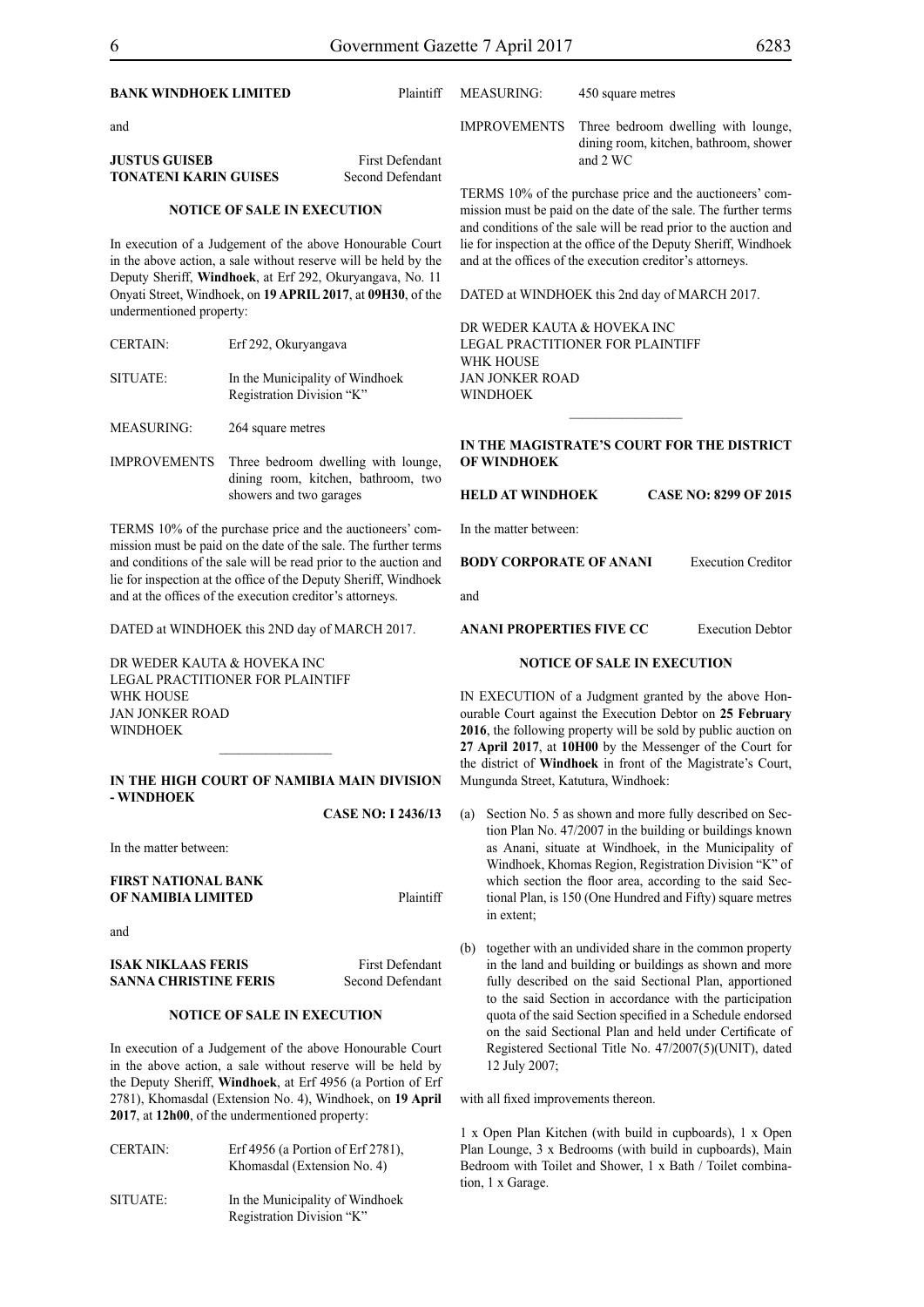# **MAIN CONDITIONS OF SALE:**

- 1. The Sale is subject to the provisions of the Magistrate's Court Act 32 of 1944, as amended.
- 2. The property will be sold "voetstoots" according to the existing title deed.
- 3. One tenth of the purchase price will be payable immediately after the Sale in cash, the balance against transfer to be secured by a bank or building society guarantee.
- 4. The complete conditions of Sale may be inspected at the office of the Messenger of the Court, Windhoek (Tel no: 248568) and at the Plaintiffs Attorneys' offices at the undermentioned address.
- 5. The sale will be in Namibian Dollars and no bid less than N\$1,00 (ONE NAMIBIAN DOLLAR) will be accepted.

DATED AT WINDHOEK on 1 MARCH 2017.

VAN DER MERWE-GREEFF ANDIMA INC. ATTORNEYS FOR Plaintiff / EXECUTION CREDITOR 28 CHURCH STREET **WINDHOEK** 

### **In the Magistrate's Court for the District of Walvis Bay**

 $\frac{1}{2}$ 

| HELD AT WALVIS BAY | <b>CASE NO.: 399/2015</b> |
|--------------------|---------------------------|
|                    |                           |

In the matter between:

**E. WEAKLEY t/a ERF 3600** Execution Creditor / Plaintiff

and

**CARL WILLIAMS t/a ERONGO ECONO BUILDING BRICKS** Execution Debtor / Defendant

#### **NOTICE OF SALE IN EXECUTION OF IMMOVABLE PROPERTY**

In the execution of a Judgment granted by the above Honourable Court, the following property will be sold by public auction by the Messenger of Court for the district of **WALVIS BAY** on **FRIDAY, 19 MAY 2017** at **10h00**, at the premises mentioned herein below:

| <b>CERTAIN:</b> | Remaining Extent of Erf 3221 Walvis<br>Bay                                             |
|-----------------|----------------------------------------------------------------------------------------|
| SITUATE:        | In the Municipality of Walvis Bay<br>Registration division "F"<br>In the Erongo Region |
| MEASURING:      | $658$ m <sup>2</sup> (six five eight) square metres                                    |
| HELD BY:        | Deed Transfer no. T 965/2007                                                           |

With all improvements thereon

# **CONDITIONS OF SALE:**

- 1. The sale is subject to the terms and conditions of the rules of the Magistrate's Court, the property being sold "voetstoots", as it lies and subject to the conditions and servitudes of the existing Title Deed.
- 2. The property shall be sold to the highest bidder at a reserve price of:
	- 2.1 **N\$2,360,570.06** together with interest at 10.25% per annum on N\$2,360,570.06 calculated from 9 March 2017 until date of payment, both days inclusive, in favour of Standard Bank, Walvis Bay branch (041 396 057);
	- 2.2 **N\$174,192.07** in favour of Standard Bank, Walvis Bay branch (241 076 013);
	- 2.3 **N\$239,382.98** in favour of Standard Bank, Walvis Bay branch (569 252 385);
	- 2.4 **N\$50,576.54** in favour of Standard Bank, Walvis Bay branch (588 920 010) Reference Number 5424 8800 0117 3295);
	- 2.5 **N\$292,957.05** in favour of Standard Bank, Walvis Bay branch (588 920 495) Reference Number 460288075/0004;
	- 2.6 **N\$147,136.57** in favour of Standard Bank, Walvis Bay branch (588 920 495) Reference Number 460288075/0002.
- 3. 10% of the purchase price shall be payable immediately after the property is declared to be sold and the balance of the purchase price shall be payable against registration of transfer.
- 4. The complete conditions of sale will be read out at the time of the sale and may be inspected prior thereto at the offices of the Messenger of the Court for the district of Walvis Bay, and at the offices of Van Rensburg Associates Legal Practitioners, Swakopmund, at the under mentioned address.

Dated at SWAKOPMUND this 16th day of MARCH 2017

#### VAN RENSBURG ASSOCIATES

Legal Practitioners for the Execution credi-TOR / PLAINTIFF AM STR AND BUILDING Tobias Hainyeko Street PO Box 61 Swakopmund, Namibia

# **IN THE HIGH COURT OF NAMIBIA, MAIN LOCAL DI-VISION, WINDHOEK Case Nr. HC-MD-CIV-ACT-CON-2016/02568**

 $\frac{1}{2}$ 

In the matter between:

**STANDARD BANK NAMIBIA LIMITED** Plaintiff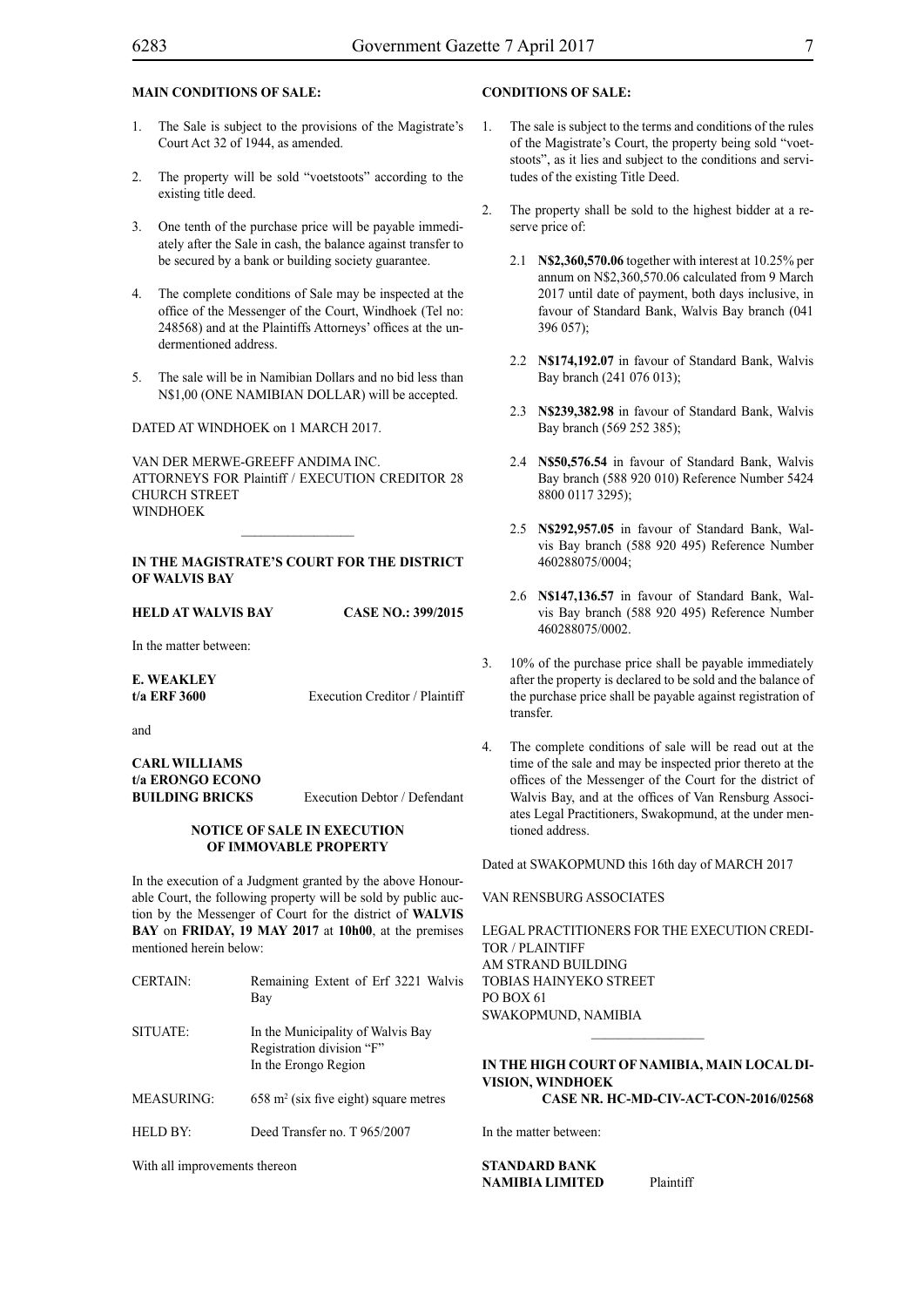#### and

#### **VINCENT PUMULO SIYANGA** Defendant

### **NOTICE OF SALE IN EXECUTION**

In EXECUTION of a Judgment of the High Court of Namibia, given on **8 December 2016**, a Judicial Sale by PUBLIC AUC-TION will be held of and at the undermentioned immovable property on **20 APRIL 2017** at **10h00** at Erf 708, Section Nr. 2, Reinnusch Court, Long Island Road, Rocky Crest, Windhoek of a:

| <b>CERTAIN:</b> | Section 2, ERF 702, as more fully de-<br>scribed on Sectional Plan No. 92/2006<br>in the building known as REINNUSH<br><b>COURT, ROCKY CREST</b> |
|-----------------|--------------------------------------------------------------------------------------------------------------------------------------------------|
| SITUATE:        | In the Municipality of Windhoek,<br>Registration Division "K"<br><b>KHOMAS REGION</b>                                                            |
| MEASURING:      | 56 (FIFTY SIX) square metres;                                                                                                                    |
| HELD UNDER:     | Certificate of Registered Sectional Title<br>No. 92/2006 (2)(UNIT) dated 14 De-<br>cember 2006 :                                                 |
| SUBJECT:        | To all the terms and conditions con-<br>tained therein                                                                                           |

The following improvements are on the property (although nothing in this respect is guaranteed):

1 x Lounge, 2 x Bedrooms 1 x Kitchen, 1 x Bathroom

The property will be sold by the Deputy Sheriff to the highest bidder subject to the conditions of sale.

The conditions of sale to be read out by the Deputy Sheriff, Windhoek, at the time of the sale and which conditions may be inspected prior to the sale at the offices of the Deputy Sheriff Windhoek, and at the offices of ENSafrica Namibia (incorporated as Lorentz Angula Inc.), Ground Floor, Unit 4, Ausspann Plaza, Dr. Agostinho Neto Road, Windhoek.

Dated at WINDHOEK on this 3rd of MARCH 2017.

ENSafrica Namibia (incorporated as LorentzAngula Inc.) Legal Practitioner for Plaintiff Ground Floor, Unit 4, Ausspann Plaza Dr. Agostinho Neto Street **WINDHOEK** 

#### **Case number: POCA 4/2017**

# **IN THE HIGH COURT OF NAMIBIA, HELD AT WINDHOEK, MAIN DIVISION ON FRIDAY, THE 24TH DAY OF MARCH 2017 BEFORE THE HONOURABLE JUSTICE PARKER AJ**

 $\frac{1}{2}$ 

In the *ex parte* application of:

# **THE PROSECUTOR-GENERAL** Applicant

*IN RE:* The positive balance in Sanlam Unit Trust account number 65236705 held in the name of Jeanette Candy Garoes

# **IN THE APPLICATION FOR A PRESERVATION OF PROPERTY ORDER IN TERMS OF SECTION 51 OF THE PREVENTION OF ORGANISED CRIME ACT 29 OF 2004.**

### **ORDER**

Having heard **Counsel** for the Applicant and having read the Notice of Motion, Affidavits and annexures thereto;

#### IT IS HEREBY ORDERED THAT:

- 1. The matter is heard as one of urgency and the Applicant's non -compliance with the forms and service of the Rules is condoned.
- 2. The prescribed manner for applications of this nature as set out in the regulations to the Prevention of Organised Crime Act 29 of 2004 ("POCA") as well as any other manner prescribed in POCA is dispensed with.
- 3. A preservation of property order as contemplated by section 51 of POCA is granted in respect of the positive balance in Sanlam Unit Trust account number 65236705 held in the name of Jeanette Candy Garoes and any interest accrued thereon, herein referred to as "the property".
- 4. In terms of section 51 of POCA all persons with knowledge of this order, other than as required and permitted by this order, are prohibited from removing, and or taking possession of and / or control over, and / or dissipating, and / or encumbering and / or interfering with, and / or diminishing the value of, and / or attaching or selling in execution, and / or dealing in any other manner with the property to which this order relates.
- 5. Warrant Officer Emilia Nambadi ("W/0 Nambadi") of the Commercial Crime Investigation Unit: Anti - Money laundering Sub - Division in Windhoek or, in W/O Nambadi's absence, Warrant Officer Johan Nico Green ("W/O Green") or any other authorised member of the Commercial Crime Investigation Unit: Anti - Money laundering Sub - Division in Windhoek, is appointed in terms of section 93 of POCA and is immediately authorized to:
	- 5.1 Seize and or assume control over the property;
	- 5.2 Safeguard the property pending the finalization of the forfeiture proceedings under POCA;
	- 5.3 If necessary to administer and preserve the property and to do all things necessary for that purpose, including keeping the properties in the bank account where they are currently kept subject to appropriate safeguards and / or deposit the property in the account in a separate interest bearing account.
- 6. The Applicant must:
	- 6.1 Effect personal service of the preservation of property order and the application on Jeannette Candy Garoes together with the notice attached as annexure A.
	- 6.2 In terms of section 52 (1)(b) cause notice of this order, in the form set out in Annexures A and Annexure B hereto, to be published in the Government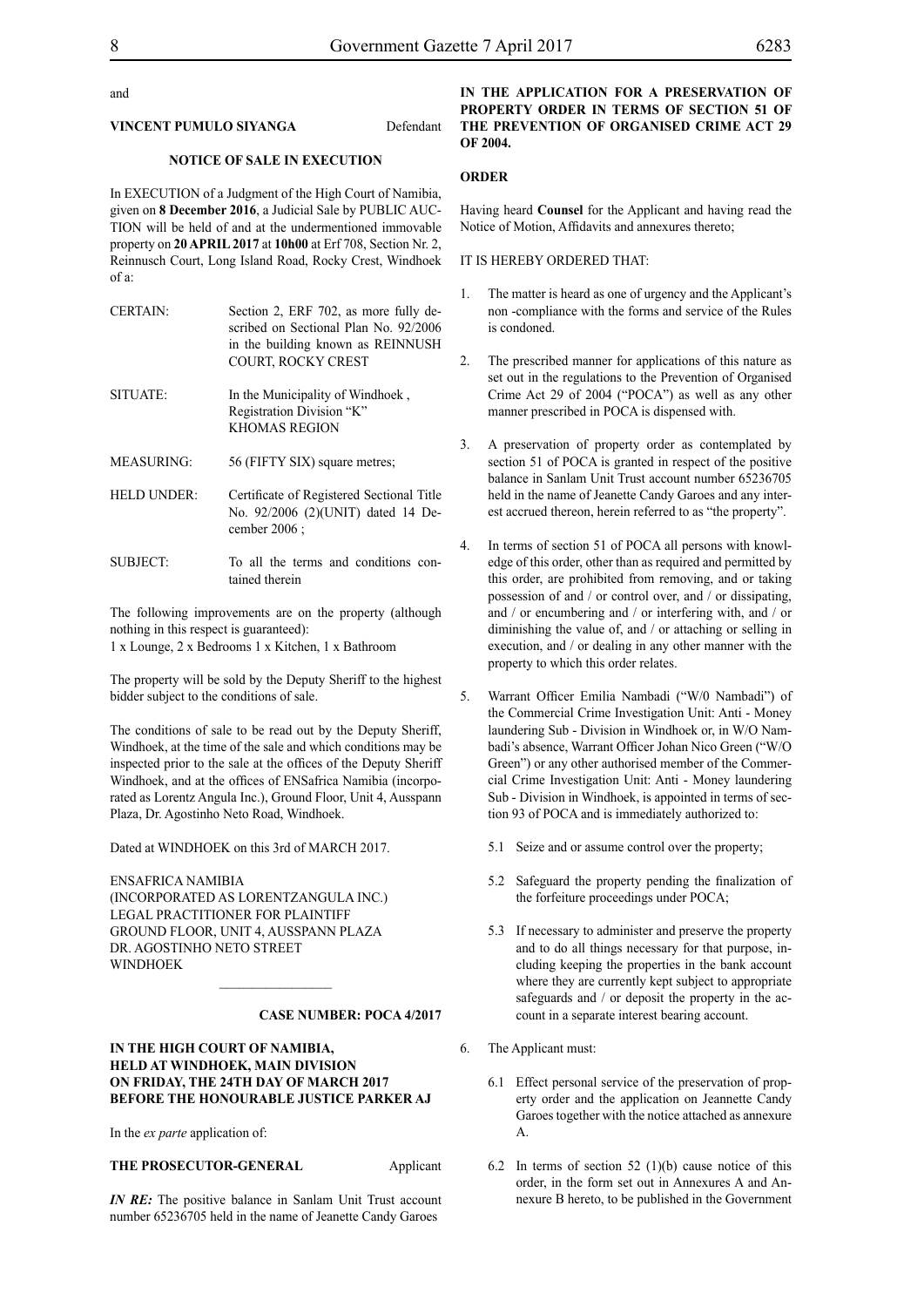Gazette as soon as practicable after the preservation of property order is granted.

- 7. Any person who has an interest in the properties and who intends opposing the application for an order forfeiting the property to the State or applying for an order excluding his or her interest from a forfeiture order in respect of the property, must enter an appearance giving notice of his or her intention in terms of section 52 (3) of POCA.
- 8. Such notice must be delivered to the Applicant:
	- 8.1. In the case of any person specifically identified for service in terms of this order, within 21 calendar days of service; and
	- 8.2. In the case of any other person, 21 calendar days after the date when a notice of the order was published in the Government Gazette.
	- 8.3. A notice in terms of section 52 of POCA must contain full particulars of the chosen address for the delivery of documents concerning further proceedings in this matter and must be accompanied by an affidavit setting out:
		- 83.1 The full particulars of the identity of the person giving the notice;
		- 83.2 The nature and extent of his or her interest in the property concerned;
		- 83.3 Whether he or she intends opposing the making of the forfeiture order, or whether he or she intends applying for an order excluding his or her interest in that property from the operation of the order;
		- 83.4 Whether he or she admits or denies that the property concerned is the proceeds of unlawful activities and the basis for such defense; and
		- 83.5 If he or she intends applying for the exclusion of his or her interests from the operation of the forfeiture order, the basis for such an application.
- 9. Any person, on good cause shown (including the non availability of any other suitable remedy to protect his or her legitimate rights or interest), may on 3 days notice in urgent instances and at least 7 days notice in other instances to the applicant, and within 8 days of becoming aware of the order, apply for reconsideration of the order;

# BY ORDER OF THE COURT

REGISTRAR OF THE HIGH COURT

TO: Government Attorney

FORM 5 ANNEXURE A

#### **NOTICE OF PRESERVATION OF PROPERTY ORDER**

# **MINISTRY OF JUSTICE PREVENTION OF ORGANIZED CRIME REGULATIONS: PREVENTION OF ORGANISED CRIME ACT, 2004 (ACT 29 OF 2004) (Section 52 (1), Regulation 4 (5))**

To: Jeanette Candy Garoes

#### **IMPORTANT - DO NOT IGNORE THIS DOCUMENT**

Upon receipt of this notice you should obtain legal advice to help you understand this document and your rights and obligations under the preservation of property order.

#### **WHY YOU HAVE RECEIVED THIS NOTICE**

The High Court has made a preservation of property order over property pursuant to section 51 of the Prevention of Organised Crime Act 2004. A copy of the preservation of property order is attached to this notice. The order describes the property that has been preserved and may contain directions relating to the seizure of that property. It may also contain other orders that the court considers appropriate.

You have received this notice because the Prosecutor-General considers that you might have an interest in the property which are the subject of the preservation order.

The preservation of property order has been made for the purpose of securing property in order to satisfy any forfeiture order that might be pursuant to Part 3 of Chapter 6 of the Prevention of Organised Crime Act 2004.

#### **WARNING**

The preservation of property order prohibits any person from dealing, in any manner, with the property to which the order relates. A person who intentionally refuses or fails to comply with a court order made under this Act commits an offence punishable by a fine not exceeding N\$ 300,000 or to imprisonment for a period not exceeding 15 years.

Dated: .......................................................

...................................................................

For Prosecutor-General

**ANNEXURE B**

#### **IN THE HIGH COURT OF NAMIBIA, MAIN DIVISION,**

**HELD AT WINDHOEK CASE NUMBER:**

In the *ex parte* application of:

**THE PROSECUTOR-GENERAL** Applicant

*IN RE:* The positive balance in Sanlam Unit Trust account number 65236705 held in the name of Jeanette Candy Garoes.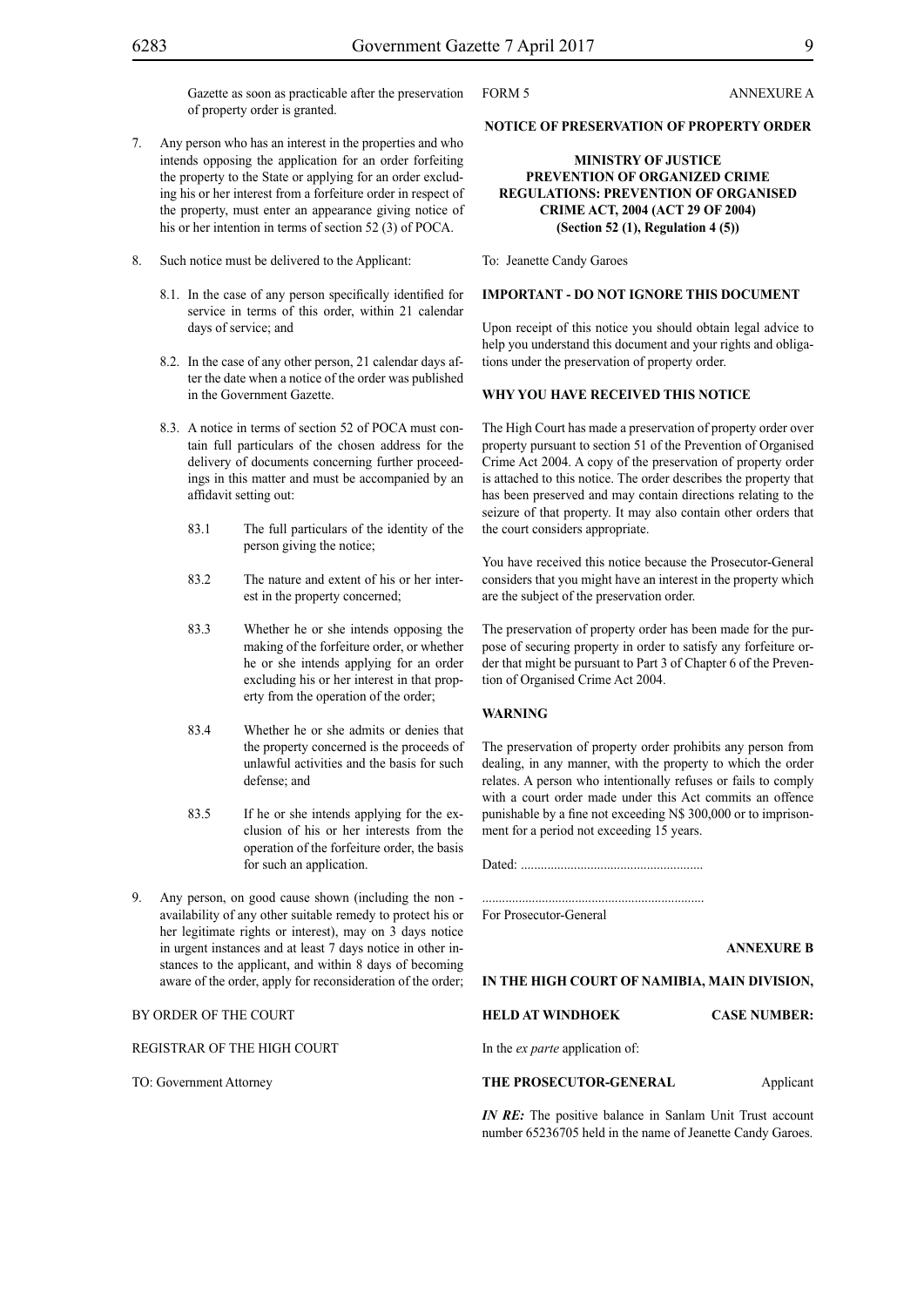# **IN THE APPLICATION FOR A PRESERVATION OF PROPERTY ORDER IN TERMS OF SECTION 51 OF THE PREVENTION OF ORGANISED CRIME ACT 29 OF 2004.**

# **Notice in terms of section 52 of the Prevention of Organised Crime Act 29 of 2004 (POCA)**

This notice is addressed to all persons who have an interest in positive balance in Sanlam Unit Trust account number 65236705 held in the name of Jeanette Candy Garoes ("the property");

# **Take notice that:**

- 1. The Prosecutor General has obtained a preservation of property order (the order), a copy of which is attached to this notice, in terms of section 51 of POCA in respect of the property;
- 2. If you have an interest in the property, you should understand that it is now at risk. You are advised to obtain legal advice on whether your interest can be protected and, if so, on how to protect it;
- 3. You are notified that the Prosecutor General will, within 120 days of publication of this notice in the Government Gazette, apply to the High Court under section 59 of POCA for an order declaring the property forfeited to the State. The order will remain in force until the application for a forfeiture order is finalised, and until any forfeiture order that has been made is satisfied;
- 4. If you intend to oppose the application for a forfeiture order, or you intend to apply for an order excluding your interest from a forfeiture order in respect of the property, you must enter an appearance in terms of the order. The requirements for such an appearance are set out in the order and are also dealt with in sections 52 (3), (4) and (5) of POCA. An appearance must comply with these requirements;
- 5. Your attention is specifically drawn to the 21 day time limit prescribed in section 52 (4) for the entry of an appearance referred to in paragraph 4 above;
- 6. If you enter an appearance in terms of the order you will be entitled to be given 21 days notice of the application by the applicant for a forfeiture order in respect of the property;
- 7. If you fail to enter an appearance in terms of the order or to comply with the above requirements, you will not be given notice of the application for a forfeiture order and you will not be entitled to appear at the hearing of the application. In such a case, the court may grant a default order forfeiting the property to the State under section 64 of POCA;
- 8. You may, on good cause shown (including the non availability of any other suitable remedy to protect your legitimate rights or interest), on 3 days notice in urgent instances and at least 7 days notice in other instances to the applicant, and within 8 days of becoming aware of the order, apply for reconsideration of the order;
- 9. You are specifically advised that even if you intend to apply for reconsideration of the preservation order in this

case, you must, in addition, comply with paragraph 4 and 5 above if you intend to oppose the forfeiture application at a later date. Failure to do so can result in a forfeiture order being granted against the property by default and without further notice to you.

10. Whenever this order states that you must deliver or serve any notice, affidavit or other process document on the applicant , you must deliver or serve them on the applicant at the following address:

GOVERNMENT ATTORNEY Legal Practitioners for the Applicant 2nd FLOOR, SANLAM BUILDING PRIVATE BAG 13189 WINDHOEK, NAMIBIA

Any correspondence or other enquiries must also be directed to this address.  $\frac{1}{2}$ 

#### **Case number: POCA 05/2017**

# **IN THE HIGH COURT OF NAMIBIA, HELD AT WINDHOEK, MAIN DIVISION ON 24 THE DAY OF MARCH 2017 BEFORE THE HONOURABLE MR JUSTICE PARKER, AJ**

In the *ex parte* application of:

**THE PROSECUTOR-GENERAL** Applicant

*IN RE:* The positive balances in Nedbank account number: 11990008099 and Nedbank account number: 11990008169 held in the name of Africa Autonet CC and the positive balances in First National Bank account number: 6206858824, First National Bank account number: 74145580037 and First National Bank account number: 04555024091 held in the name of Africa Autonet CC.

### **IN THE APPLICATION FOR A PRESERVATION OF PROPERTY ORDER IN TERMS OF SECTION 51 OF THE PREVENTION OF ORGANISED CRIME ACT 29 OF 2004**

#### **ORDER**

Having heard **Counsel** for the Applicant and having read the Notice of Motion, Affidavits and annexures thereto;

# **IT IS HEREBY ORDERED THAT:**

- 1. The matter is heard as one of urgency and the Applicant's non -compliance with the forms and service of the Rules is condoned.
- 2. The prescribed manner for applications of this nature as set out in the regulations to the Prevention of Organised Crime Act 29 of 2004 ("POCA") as well as any other manner prescribed in POCA is dispensed with.
- 3. A preservation of property order as contemplated by section 51 of POCA is granted in respect of
	- 3.1 the positive balance in Nedbank account number: 11990008096 held in the name of Africa Autonet CC ("Africa Autonet's Nedbank NAD account") (N\$1 525 658.82);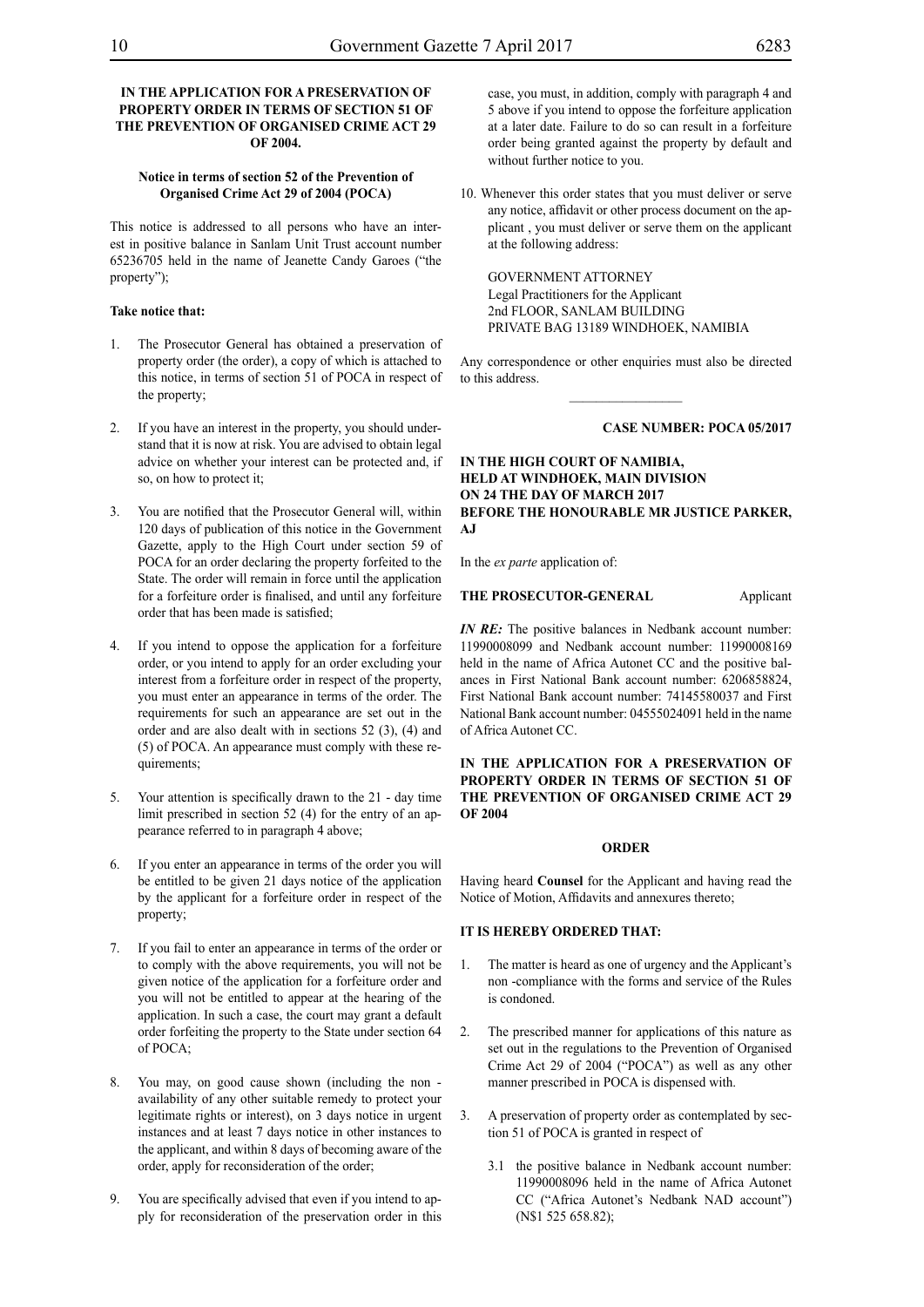- 3.2 the positive balance in Nedbank account number: 11990008169 held in the name of Africa Autonet CC ("Africa Autonet's Nedbank USD account") (USD883);
- 3.3 the positive balance in First National Bank ("FNB") account number: 6206858824 held in the name of Africa Autonet CC ("Africa Autonet's FNB NADI account") (N\$54 770.85);
- 3.4 the positive balance in FNB account number: 74145580037 held in the name of Africa Autonet CC ("Africa Autonet's FNB NAD2 account") (N\$4066 317.15);
- 3.5 the positive balance in FNB account number: 04555024091 held in the name of Africa Autonet CC ("Africa Autonet's FNB USD account") (USD467.93), and
- 3.6 any interests or payments that might have accrued on these accounts. The above are herein referred to as "the properties".
- 4. In terms of section 51 of POCA all persons with knowledge of this order, other than as required and permitted by this order, are prohibited from removing, and or taking possession of and / or control over, and / or dissipating, and / or encumbering and / or interfering with, and / or diminishing the value of, and / or attaching or selling in execution, and / or dealing in any other manner with the properties to which this order relates.
- 5. Warrant Officer Johan Nico Green ("W/O Green") of the Commercial Crime Investigation Unit: Anti - Money laundering Sub - Division in Windhoek or, in W/O Green's absence, Sergeant Hendrick Shaakumeni ("Sgt Shaakumeni") or any other authorised member of the Commercial Crime Investigation Unit: Anti - Money laundering Sub - Division in Windhoek, is appointed in terms of section 93 of POCA and is immediately authorized to:
	- 5.1 Seize and or assume control over the properties;
	- 5.2 Safeguard the properties pending the finalization of the forfeiture proceedings under POCA;
	- 5.3 If necessary to administer and preserve the properties and to do all things necessary for that purpose, including keeping the properties in the bank account where they are currently kept subject to appropriate safeguards and / or deposit the properties in the account in a separate interest bearing account.
- 6. The Applicant must:
	- 6.1 Effect personal service of the preservation of property order and the application on Africa Autonet CC together with the notice attached as annexure A and B.
	- 6.2 In terms of section 52 (1)(b) cause notice of this order, in the form set out in Annexures A and Annexure B hereto, to be published in the Gazette as soon as practicable after the preservation of property order is granted.
- 7. Any person who has an interest in the properties and who intends opposing the application for an order forfeiting the properties to the State or applying for an order excluding his or her interest from a forfeiture order in respect of the properties, must enter an appearance giving notice of his or her intention in terms of section 52 (3) of POCA.
- 8. Such notice must be delivered to the Applicant:
	- 8.1 In the case of any person specifically identified for service in terms of this order, within 21 calendar days of service; and
	- 8.2 In the case of any other person, 21 calendar days after the date when a notice of the order was published in the Government Gazette.
	- 8.3 A notice in terms of section 52 of POCA must contain full particulars of the chosen address for the delivery of documents concerning further proceedings in this matter and must be accompanied by an affidavit setting out:
		- 83.1 The full particulars of the identity of the person giving the notice;
		- 83.2 The nature and extent of his or her interest in the property concerned;
		- 83.3 Whether he or she intends opposing the making of the forfeiture order, or whether he or she intends applying for an order excluding his or her interest in that property from the operation of the order;
		- 83.4 Whether he or she admits or denies that the property concerned is the proceeds of unlawful activities and the basis for such defense; and
		- 8.3.5 If he or she intends applying for the exclusion of his or her interests from the operation of the forfeiture order, the basis for such an application.
- 9. Any person, on good cause shown (including the non availability of any other suitable remedy to protect his or her legitimate rights or interest), may on 3 days notice in urgent instances and at least 7 days notice in other instances to the applicant, and within 8 days of becoming aware of the order, apply for reconsideration of the order;

# BY ORDER OF THE COURT

### REGISTRAR OF THE HIGH COURT

TO: Government Attorney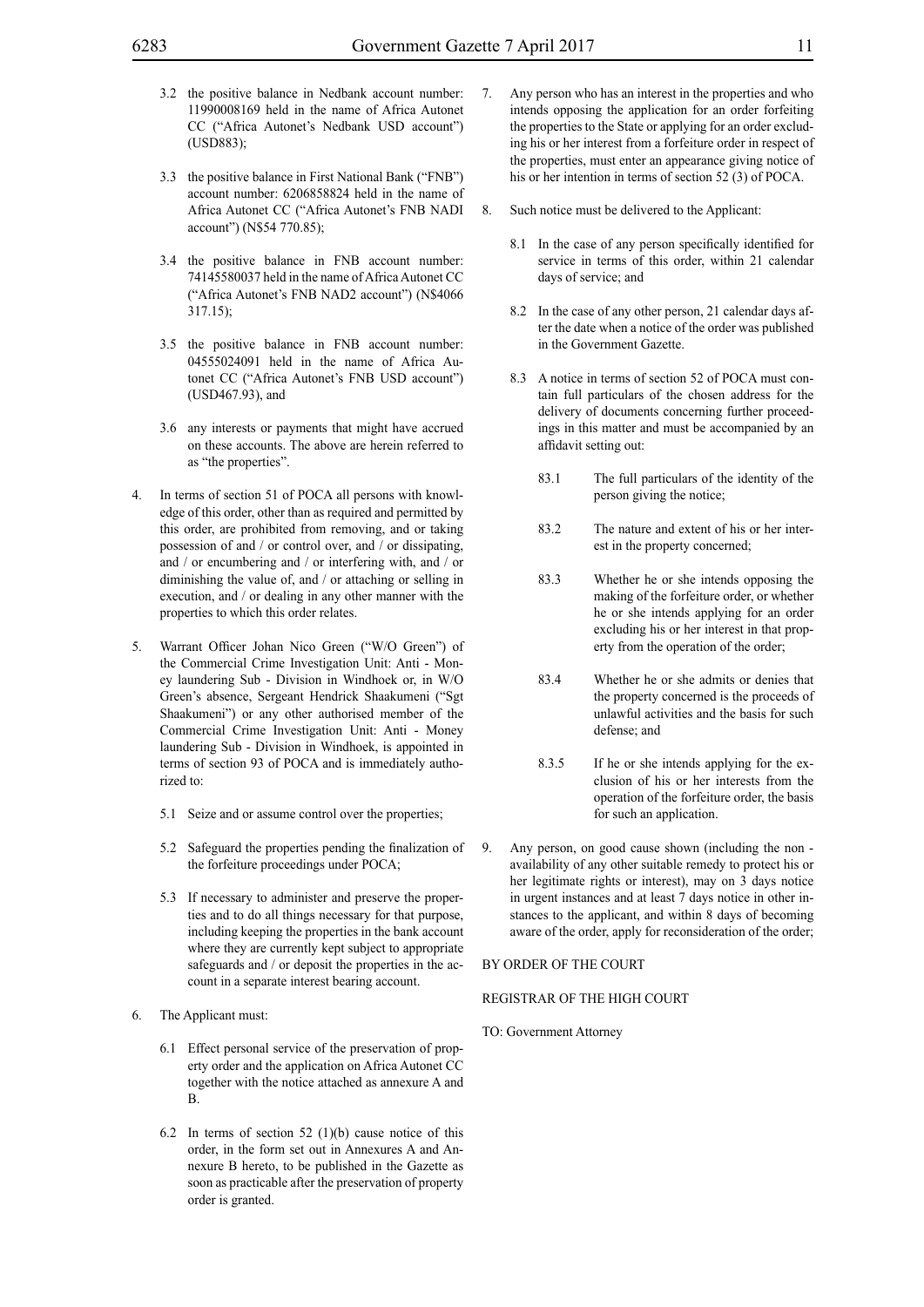# **FORM 5 ANNEXURE A**

# **NOTICE OF PRESERVATION OF PROPERTY ORDER MINISTRY OF JUSTICE PREVENTION OF ORGANIZED CRIME REGULATIONS: PREVENTION OF ORGANISED CRIME ACT, 2004 (ACT 29 OF 2004) (Section 52 (1), Regulation 4 (5))**

To: Africa Autonet

# **IMPORTANT - DO NOT IGNORE THIS DOCUMENT**

Upon receipt of this notice you should obtain legal advice to help you understand this document and your rights and obligations under the preservation of property order.

### **WHY YOU HAVE RECEIVED THIS NOTICE**

The High Court has made a preservation of property order over property pursuant to section 51 of the Prevention of Organised Crime Act 2004. A copy of the preservation of property order is attached to this notice. The order describes the property that has been preserved and may contain directions relating to the seizure of that property. It may also contain other orders that the court considers appropriate.

You have received this notice because the Prosecutor-General considers that you might have an interest in the properties which are the subject of the preservation order.

The preservation of property order has been made for the purpose of securing property in order to satisfy any forfeiture order that might be pursuant to Part 3 of Chapter 6 of the Prevention of Organised Crime Act 2004.

# **WARNING**

The preservation of property order prohibits any person from dealing, in any manner, with the properties to which the order relates. A person who intentionally refuses or fails to comply with a court order made under this Act commits an offence punishable by a fine not exceeding N\$ 300,000 or to imprisonment for a period not exceeding 15 years.

Dated: .......................................................

................................................................... For Prosecutor-General

**ANNEXURE B**

# **CASE NUMBER: POCA 05/2017**

#### **IN THE HIGH COURT OF NAMIBIA, MAIN DIVISION WINDHOEK**

In the *ex parte* matter of:

# THE PROSECUTOR-GENERAL **Applicant**

*IN RE*: The positive balances in Nedbank account number: 11990008096 and Nedbank account number: 11990008169 held in the name of Africa Autonet CC and the positive balances in First National Bank account number: 6206858824, First National Bank account number: 74145580037 and First National Bank account number: 04555024091 held in the name of Africa Autonet CC.

# **IN THE APPLICATION FOR A PRESERVATION OF PROPERTY ORDER IN TERMS OF SECTION 51 OF THE PREVENTION OF ORGANISED CRIME ACT 29 OF 2004**

# **Notice in terms of section 52 of the Prevention of Organised Crime Act 29 of 2004 (POCA)**

This notice is addressed to all persons who have an interest in the positive balance: The positive balances in Nedbank account number: 11990008096 and Nedbank account number: 11990008169 held in the name of Africa Autonet CC and the positive balances in First National Bank account number: 6206858824, First National Bank account number: 74145580037 and First National Bank account number: 04555024091 held in the name of Africa Autonet CC.

#### **Take notice that:**

- 1. The Prosecutor-General has obtained a preservation of property order (the order), a copy of which is attached to this notice, in terms of section 51 of POCA in respect of the property;
- 2. If you have an interest in the property, you should understand that it is now at risk. You are advised to obtain legal advice on whether your interest can be protected and, if so, on how to protect it;
- 3. You are notified that the Prosecutor-General will, within 120 days of publication of this notice, apply to the High Court under section 59 of the POCA for an order declaring the property forfeit to the state. The order will remain in force until the application for a forfeiture order is finalised, and until any forfeiture order that has been made is satisfied;
- 4. If you intend to oppose the application for a forfeiture order, or you intend to apply for an order excluding your interest from a forfeiture order in respect of the property, you must enter an appearance in terms of the order. The requirements for such an appearance are set out in the order and are also dealt with in sections 52 (3), (4) and (5) of the POCA. An appearance must comply with these requirements;
- 5. Your attention is specifically drawn to the 21 calendar days' time limit prescribed in section 52 (4) for the entry of an appearance referred to in paragraph 4 above;
- 6. If you enter an appearance in terms of the order you will be entitled to be given 14 days' notice of the application by the applicant for a forfeiture order in respect of the property;
	- 7. If you fail to enter an appearance in terms of the order or to comply with the above requirements, you will not be given notice of the application for a forfeiture order and you will not be entitled to appear at the hearing of the application. In such a case, the court may grant a default order forfeiting the property to the state under section 64 of POCA;
	- 8. You may, on good cause shown (including the non availability of any other suitable remedy to protect your legitimate rights or interest), on 3 days' notice in urgent instances and at least 7 days' notice in other instances to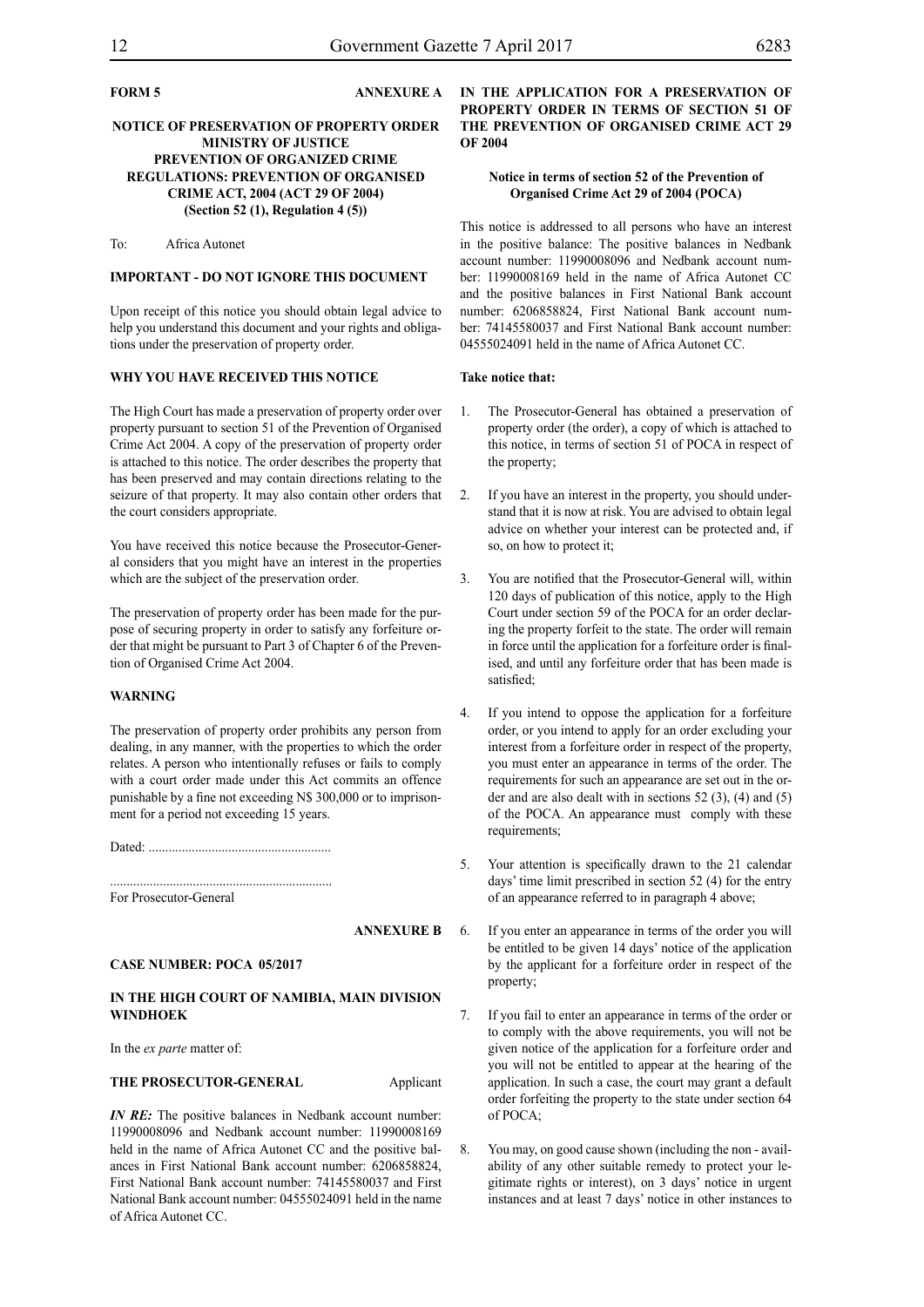the applicant, and within 8 days of becoming aware of the order, apply for reconsideration of the order;

- 9. You are specifically advised that even if you intend to apply for reconsideration of the preservation order in this case, you must, in addition, comply with paragraph 4 and 5 above if you intend to oppose the forfeiture application at a later date. Failure to do so can result in a forfeiture order being granted against the property by default and without further notice to you.
- 10. Whenever this order states that you must deliver or serve any notice, affidavit or other process document on the applicant , you must deliver or serve them on the applicant at the following address:

GOVERNMENT ATTORNEY Legal Practitioners for the Applicant 2nd FLOOR, SANLAM BUILDING PRIVATE BAG 13189 WINDHOEK, NAMIBIA

Any correspondence or other enquiries must also be directed to this address or contact number: 061 374 268.

# **NOTICE OF INTENTION TO TRANSFER BUSINESS (SECTION 34(1) OF INSOLVENCY ACT 24 OF 1936)**

TAKE NOTICE that WALVIS BAY BUILDING SUPPLIES CC carrying on business as Build It Walvis Bay at the corner of Circumferential and Green Valley Avenue, Walvis Bay, intends to transfer the said business to BONSEC INVESTMENTS THREE FIVE FIVE CC of P.O. Box 2721 Swakopmund on 1 May 2017 from which date the said BONSEC INVEST-MENTS THREE FIVE FIVE CC will carry on the said business for its own account.

Signed at Swakopmund on this 24th day of March 2017

DR WEDER, KAUTA & HOVEKA INC SWAKOPMUND HOUSE, SHOP 208 PLATZ AM MEER SWAKOPMUND

 $CERTAIN:$  Erf No. 203, Block A

#### **NOTICE OF LOST LAND TITLE NO. 123/82**

 $\frac{1}{2}$ 

Notice is hereby given that I, **Sagaria Rodney Izaaks** intend to apply for a certified copy of:

| -----------      | 1111101211001111                       |
|------------------|----------------------------------------|
| MEASURING:       | 1514 (one five one four square metres) |
| SITUATE:         | Rehoboth                               |
| DATED:           | 1 April 1982                           |
| the property of: | Katrina Johanna du Plessis             |

All persons who object to the issue of such copy are hereby required to lodge their objections in writing with the Registrar within three weeks from the publication of this notice.

Dated at Windhoek this 30th day of March 2017.

S. R. Izaaks p.o. box 3525 **REHOBOTH** 

#### **THE ALIENS ACT, 1937 NOTICE OF INTENTION OF CHANGE OF SURNAME**

 $\frac{1}{2}$ 

I, **Johannes Jafet**, residing at Uukwandongo, Okahao, Omusati Region and employed at Ongandjera Traditional Authority intend applying to the Minister of Home Affairs for authority under section 9 of the Aliens Act, 1937, to assume the surname **mupiya** for the reasons that **JAFET** is the father's name and his surname is **MUPIYA**.

I previously bore the name **Johannes Jafet.**

I intend also applying for authority to change the surname of my child **SILLI JAFET** to **MUPIYA**.

Any person who objects to my assumption of the said surname of **MUPIYA** should as soon as may be lodge his or her objection, in writing, with a statement of his or her reasons therefor, with the Magistrate of Windhoek.

**J. Jafet okahao omusati region namibia**

#### **THE ALIENS ACT, 1937 NOTICE OF INTENTION OF CHANGE OF SURNAME**

I, **rebeus nghidengwa shilongo**, residing at Mondesa, Swakopmund, Namibia and employed as a laboratory assistant at Swakop Uranium, Usab's Mine intend applying to the Minister of Home Affairs for authority under section 9 of the Aliens Act, 1937, to assume the surname **HAMUKWAYA** for the reasons that it is my father's surname, while the previous surname of **SHILONGO** is my great great grand father's surname.

I previously bore the name **rebeus nghidengwa shilongo.**

I intend also applying for authority to change the surname of my children **ernesto-che PENDAPALLA SHILONGO**  and **FELIX-WENI SHIPULENGE SHILONGO** to **hamukwaya**.

Any person who objects to my assumption of the said surname of **hamukwaya** should as soon as may be lodge his or her objection, in writing, with a statement of his or her reasons therefor, with the Magistrate of Windhoek.

**r. n. shilongo P.o. box 13389 windhoek**

# **THE ALIENS ACT, 1937 NOTICE OF INTENTION OF CHANGE OF SURNAME**

 $\frac{1}{2}$ 

I, **elia mwalyeumbo**, residing at Erf 322/19, Havana, Walvis Bay Street and unemployed intend applying to the Minister of Home Affairs for authority under section 9